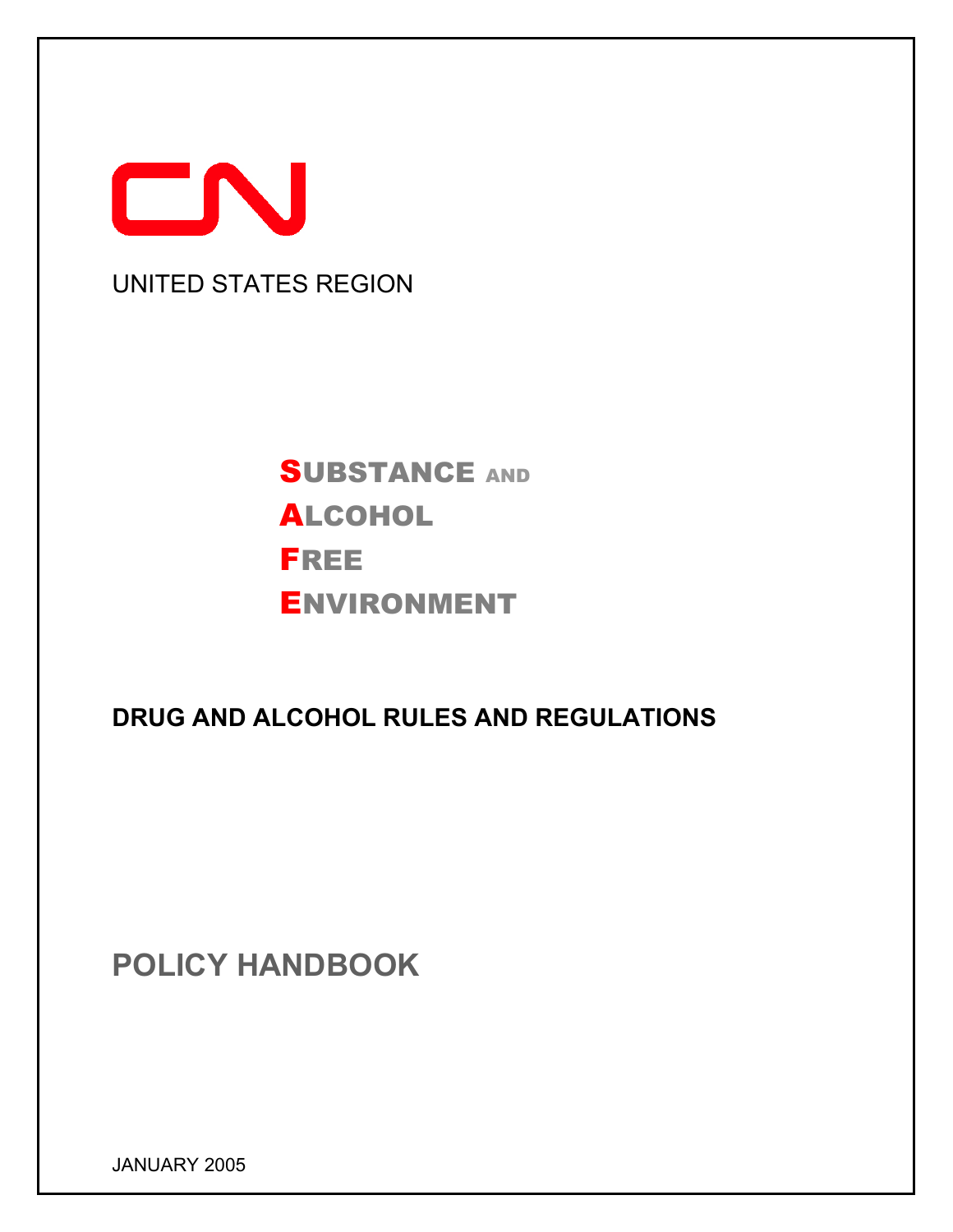

To CN United States Region Employees:

I would like to introduce a new comprehensive employee handbook on CN's Substance and Alcohol Free Environment (SAFE) policy, which includes federal and company rules and regulations. Also included is information on avenues for assistance and / or rehabilitation through volunteer and co-worker referral, and our Employee Assistance Program.

Safety is paramount in everything we do at CN and there cannot be anything short of a zero tolerance attitude. As co-workers and friends, we all must be alert to substance abuse and feel confident in confronting it through procedures like co-worker referral. This handbook is intended to provide you with information and tools in dealing with substance abuse in the workplace.

The interests of our families, friends, employees, customers and the public cannot be compromised. I urge you to familiarize yourself with this handbook and be proactive in your efforts to make our workplace a substance abuse free environment.

Sincerely,

Gordon T. Trafton Senior Vice President United States Region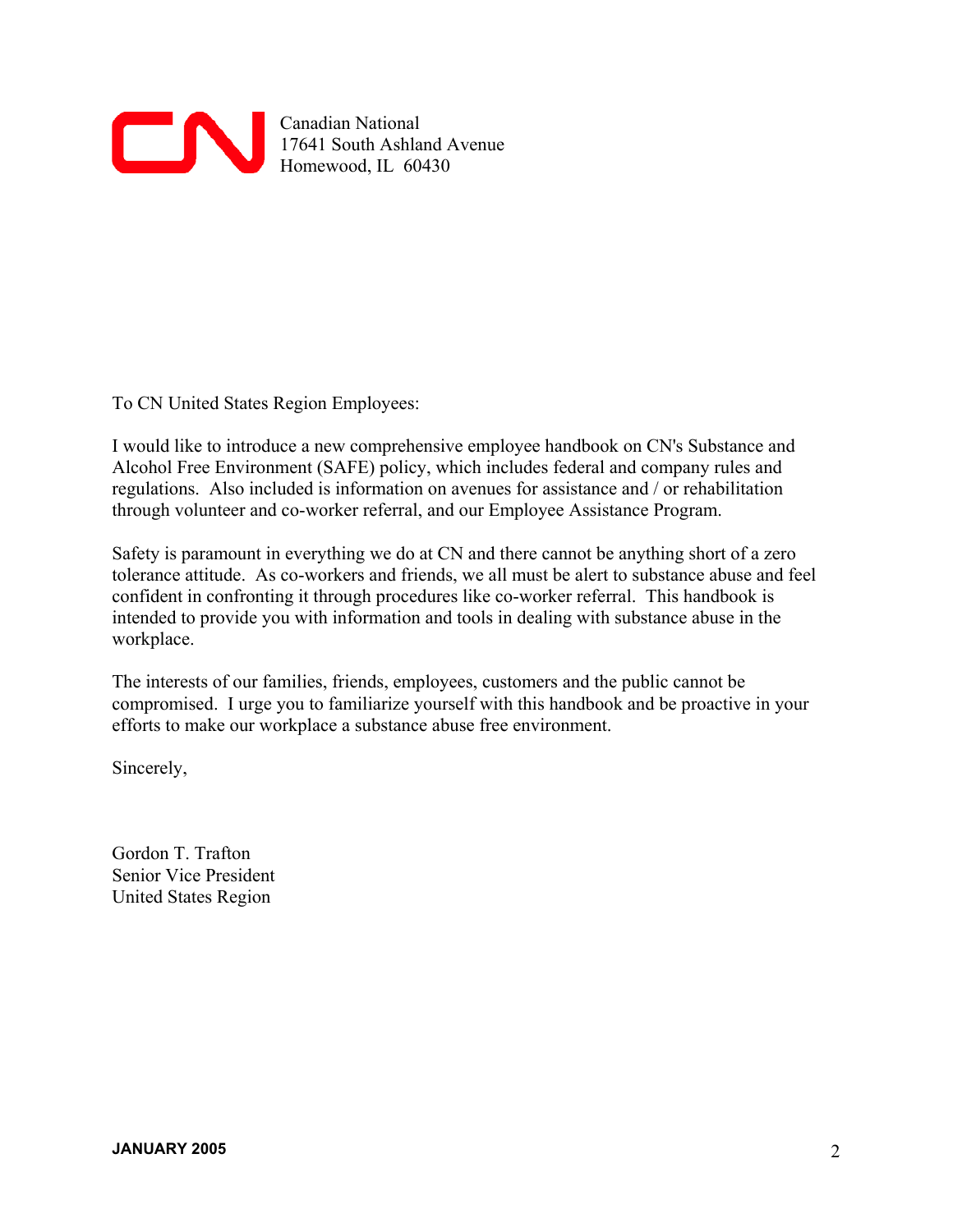# **TABLE OF CONTENTS**

|             |                                                   | Page |
|-------------|---------------------------------------------------|------|
| Section 1.  |                                                   | 4    |
| Section 2.  |                                                   | 5    |
| Section 3.  |                                                   | 8    |
| Section 4.  | Types of Alcohol and Drug Testing                 | 13   |
| Section 5.  |                                                   | 18   |
| Section 6.  | Handling and Interpretation of Test Results       | 21   |
| Section 7.  | Guidelines for Alcohol and Drug Violations        | 23   |
| Section 8.  | Employee Assistance Program and Return to Service | 25   |
| Section 9.  | Voluntary Employee Assistance Program Enrollment  | 26   |
| Section 10. |                                                   | 28   |
| Section 11. |                                                   | 31   |
| Section 12. |                                                   | 31   |
| Section 13. |                                                   | 31   |
| Section 14. |                                                   | 31   |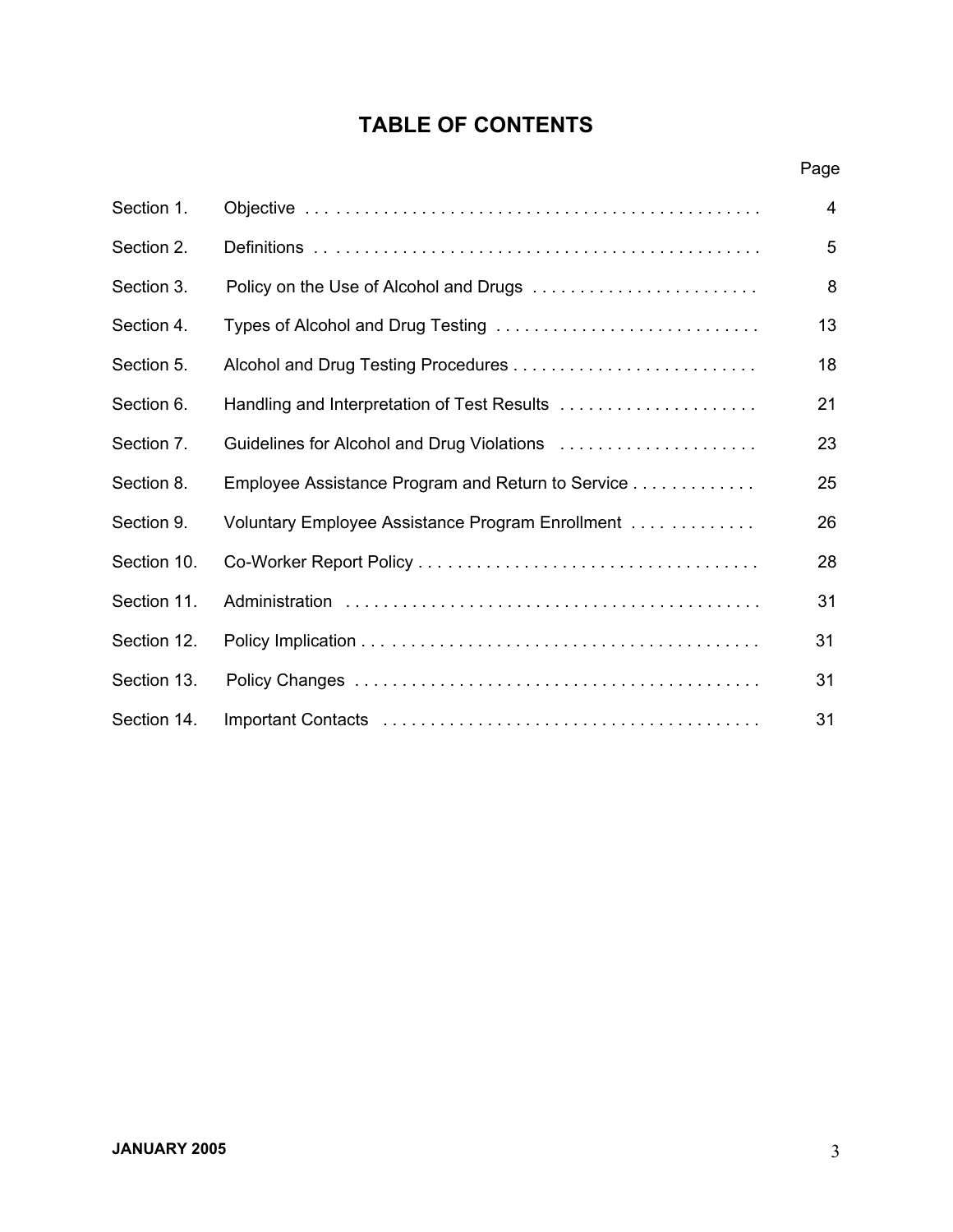# **Section 1. Objective**

This policy integrates company and federal requirements in a clear and understandable format. Every employee is responsible for reviewing the policy and understanding its requirements.

In addition to company policy (NON-DOT), many employees are required to participate in alcohol and drug testing programs mandated by the US DOT regulations. Federal Railroad Administration (FRA) regulations, Part 219 and Part 240, dictate rules that govern employees performing safety sensitive railroad operations. Federal Motor Carrier Safety Administration (FMCSA) regulations, Part 382, dictate rules that govern employees operating commercial motor vehicles (CMVs) that require a Commercial Driver's License (CDL). All US DOT alcohol and drug testing must also comply with the rules governing testing procedures in 49 CFR Part 40.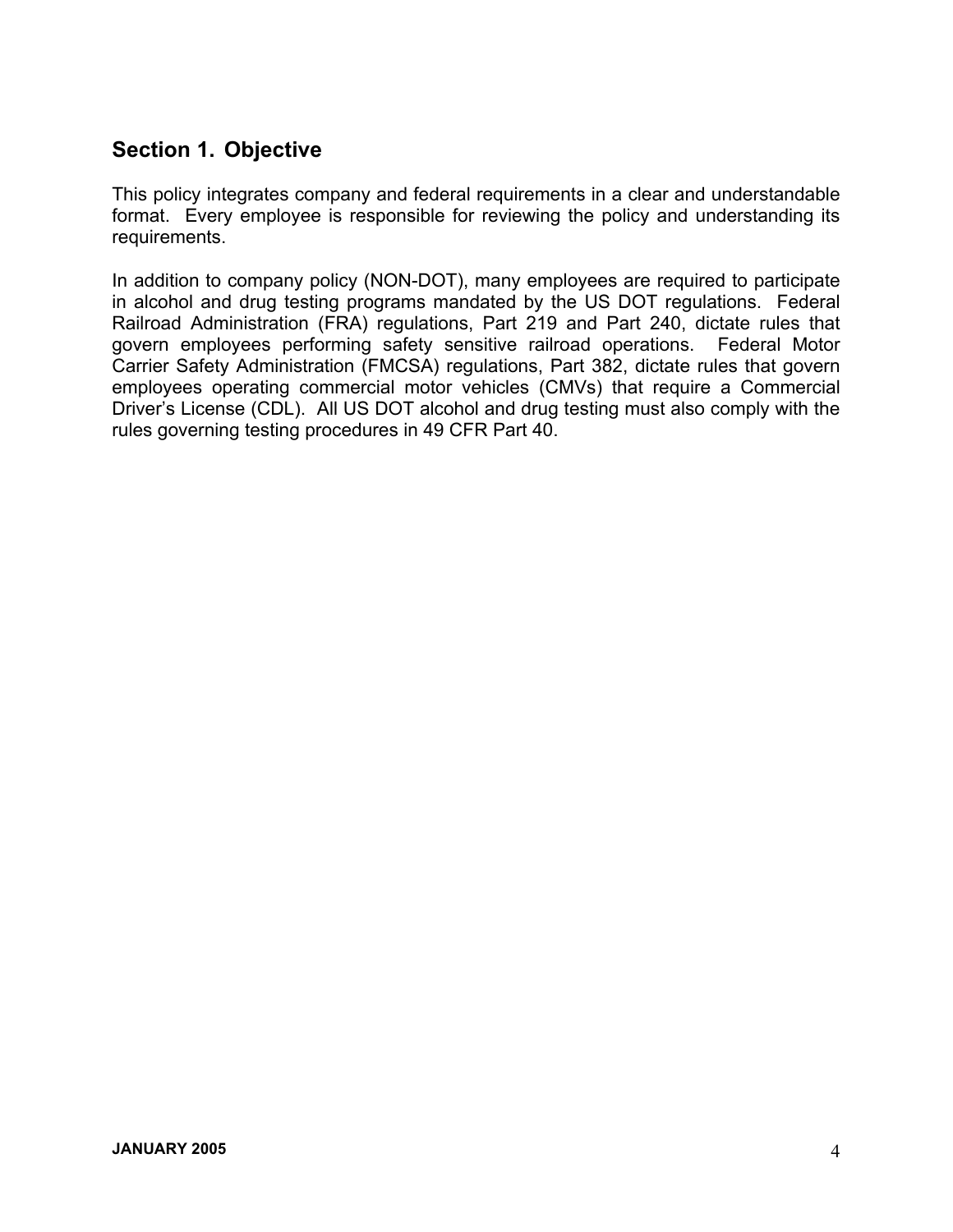# **Section 2. Definitions**

#### *These definitions are consistent with 49 CFR Part 40.*

**Adulterated Specimen:** A specimen that contains a substance that is not expected to be present in human urine, or contains a substance expected to be present but is at a concentration so high that it is not consistent with human urine.

**Alcohol:** The intoxicating agent in beverage alcohol, ethyl alcohol, or other low molecular weight alcohols, including methyl or isopropyl alcohol. This includes, but is not limited to beer, wine, hard liquor and medications containing alcohol.

**Alcohol use:** The drinking or ingesting of any beverage, liquid, mixture or preparation, (including any medication), containing alcohol.

**CN:** Canadian National Railway Company including all of its subsidiaries.

**CFR 49 Part 40:** Federal regulations under Title 49: Transportation Part 40 – Procedures for Transportation Workplace Drug and Alcohol Testing Programs (DOT).

**CFR 49 Part 219:** Federal regulations under Title 49: Transportation Part 219 – Control of Alcohol and Drug Use (FRA).

**CFR 49 Part 240:** Federal regulations under Title 49: Transportation Part 240 – Qualification and Certification of Locomotive Engineers.

**CFR 49 Part 382:** Federal regulations under Title 49: Transportation Part 382 – Controlled Substances and Alcohol Use and Testing (FMCSA).

**Commercial Motor Vehicle (CMV):** Defines a vehicle that weighs 26,001 pounds or more; a gross combination vehicle rating of 26,001 pounds or more; and/or the towed vehicle exceeds 10,000 pounds; a vehicle designed to transport sixteen passengers including the driver; or the vehicle is placarded to transport hazardous materials. (49 CFR 382.107)

**Commingled Service:** Total on-duty time performed by an employee during a tour of duty consisting of both covered hours-of-service and non-covered service. When an employee performs service covered by more than one restrictive provision, the more restrictive provision determines the total lawful on-duty time. This is known as the principle of "commingled service".

**Consortium/Third Party Administrator:** A service agent that provides and coordinates the provisions of a variety of drug and alcohol testing services to employees.

**Creatinine:** An indicator of metabolic function. It is waste product of muscle tissue produced at a constant rate by the kidneys and excreted in the urine.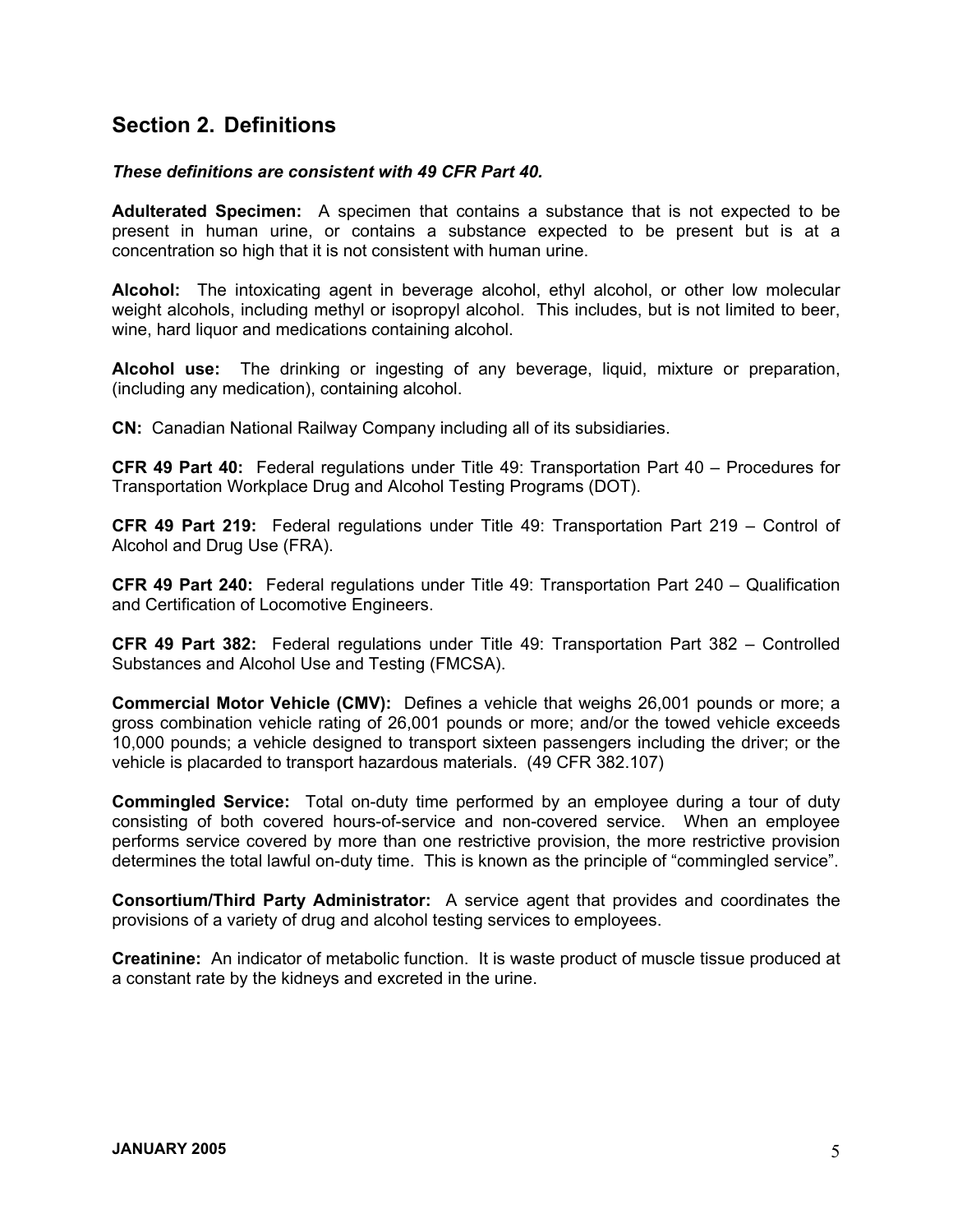**Designated Employer Representative (DER):** A company employee authorized by the company to take immediate action to remove employees from safety sensitive duties, or cause employees to be removed from these covered duties, and to make decisions in the testing and evaluation processes. The DER also receives test results and other communications for the company, consistent with the requirements of the regulations.

**Dilute Negative Specimen:** A negative urine test result with creatinine and/or specific gravity values lower than expected for human urine.

**DOT Test:** A drug and/or alcohol test accomplished under the authority of the Department of Transportation.

**Drugs: DOT** – Controlled substances tested for under DOT agency regulations are marijuana, cocaine, amphetamines, phencyclidine (PCP) and opiates (5 panel). Testing under FRA Sub Part C also includes barbiturates and benzodiazepines.

**CN** – Tests for same drugs identified under DOT guidelines (5 panel).

Controlled substance has the meaning assigned by 21 U.S.C. 802, and includes all substances listed on Schedules I through V as they may be revised from time to time (21 CFR Parts 1301-1316).

**Employee:** All employees of the CN working in the United States.

**Employee Assistance Program (EAP):** A company-sponsored program providing immediate professional assistance for personal and emotional problems. These services are provided as a company benefit and include assistance with marital, family, work-related conflicts, and alcohol or drug abuse. The program is confidential, and is provided at no cost to the employee. Supervisors may refer employees to the EAP for help with a job-related issue.

**FMCSA**: Federal Motor Carrier Safety Administration.

**FRA**: Federal Railroad Administration.

**Medical Review Officer (MRO):** A person who is a licensed physician and board certified as a Medical Review Officer responsible for receiving and reviewing laboratory results generated by an employer's drug testing program and evaluating medical explanations for certain drug test results.

**Non-DOT Test:** A drug and/or alcohol test accomplished under the authority of the CN.

**Non-Negative:** A verified Positive test result for controlled substance metabolites, a verified Adulterated specimen, or a verified Substituted sample as reported by a testing laboratory.

**Possess:** To have on one's person or in one's personal effects or under one's control. As used in this policy, possession does not include control by virtue of presence in the employee's personal residence or other similar location off railroad property.

**Private Healthcare Provider:** A person trained and licensed to practice medicine.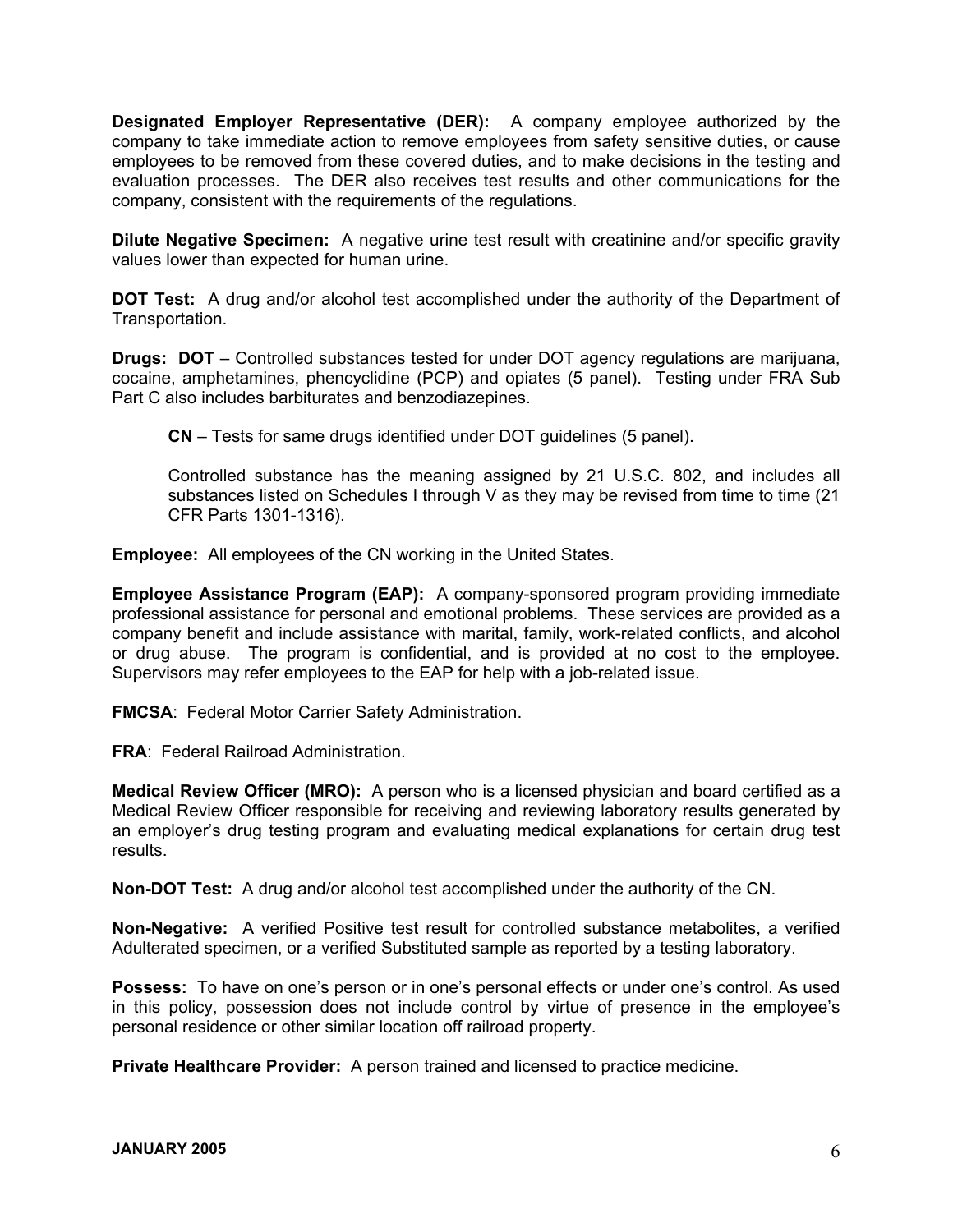**RCO:** Remote Control Operator – An employee who may operate an engine with or without cars by means of a remote control transmitter.

**Substance Abuse Professional (SAP):** A person who evaluates employees who have violated a DOT alcohol and drug regulation, and makes recommendations concerning education, treatment, follow-up testing and aftercare.

**Substituted Specimen:** A specimen with creatinine and specific gravity values that are so diminished that they are not consistent with human urine.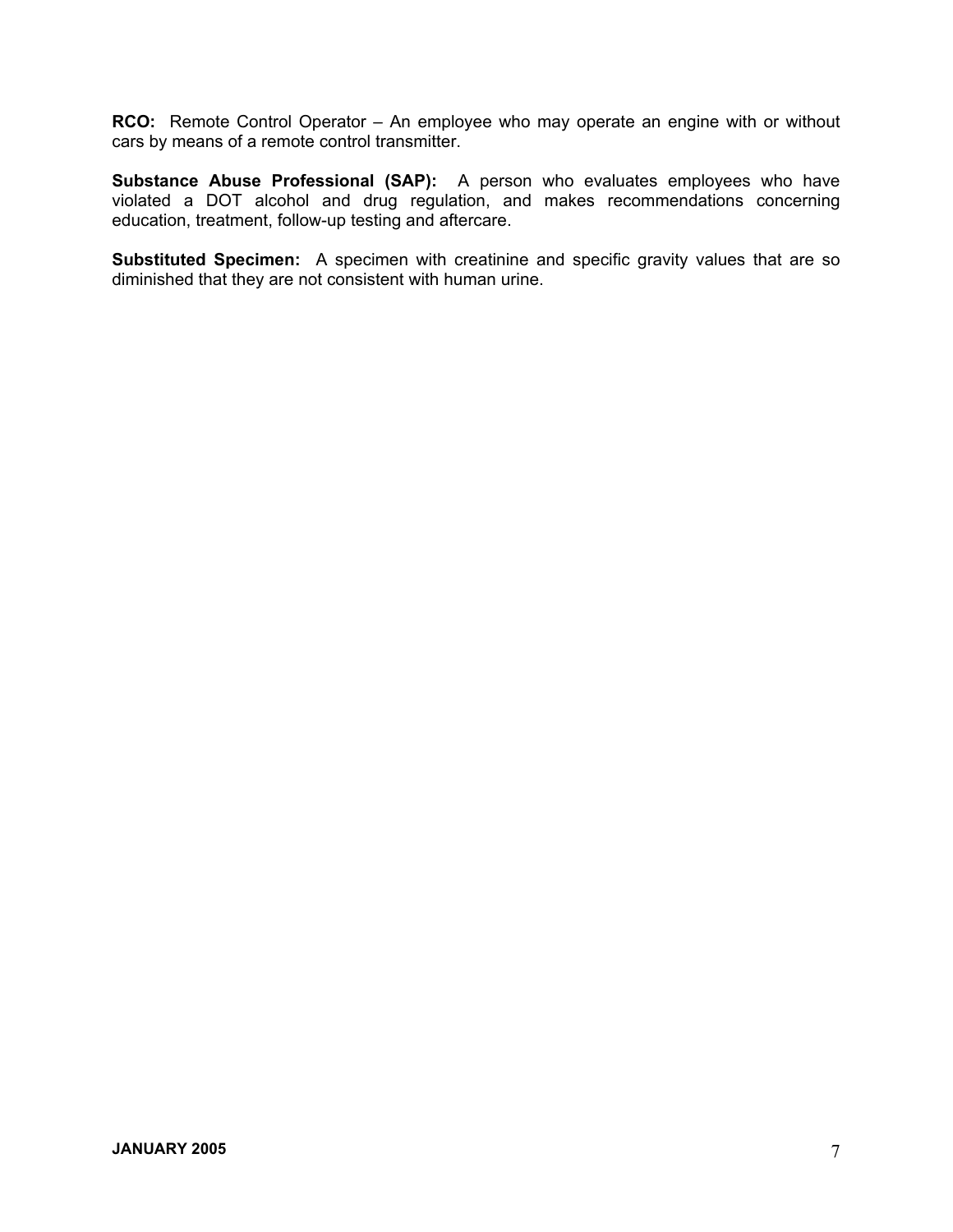# **Section 3. Policy on the Use of Alcohol and Drugs.**

### **3.1 Substance and Alcohol Free Environment (S.A.F.E.) Policy**

#### **CN**

#### **SUBSTANCE AND ALCOHOL FREE ENVIRONMENT (S.A.F.E.)**

#### **POLICY AND GUIDELINES**

#### A. PREFACE

CN is committed to providing a safe and productive work environment for our employees. The company has established programs to provide high standards of employee health and safety. It is also the company's policy to maintain an alcohol and drug-free workplace. In accordance with this commitment, the company adopts the following substance abuse policy and guidelines, and all employees must abide by the terms and conditions herein:

#### B. POLICY

1. Employees subject to duty are prohibited from using intoxicants, narcotics, sedatives, stimulants, hallucinogens, or a derivative or combination of any of these, or any controlled substance or mood altering substance, or any illegal drug, or drug paraphernalia. In addition, it is prohibited for an employee to use or possess any of these while on duty, while on company property, or while occupying facilities paid for or furnished by the company. The presence of any level of alcohol in the breath (.02 or above) is a violation of this rule.

It is prohibited for an employee to possess, sell, or use any illegal drug or controlled substance while on or off duty. Employees must not report for duty under the influence of any medication, including those prescribed by a doctor, that adversely alters alertness, coordination, reaction, response, or safe performance of work. Further, employees shall not use such medication while on duty.

Employees who are assigned to work subject to the Hours of Service Act during a tour of duty – whether they have previously performed, are currently performing, or may be called to perform such service – and any employees who regularly perform such service must consent to breath, and urine testing and the release of information required in connection with such testing, under the circumstances specified in Federal Regulations (FRA Regulations 49 CFR, Part 219). Employee positions assigned to work mandated by the rules of the Federal Motor Carrier Safety Administration, must consent to breath and urine testing required under those rules (CFR 49 Part 382). When there is evidence of violation of these rules, the employee will be immediately removed from service.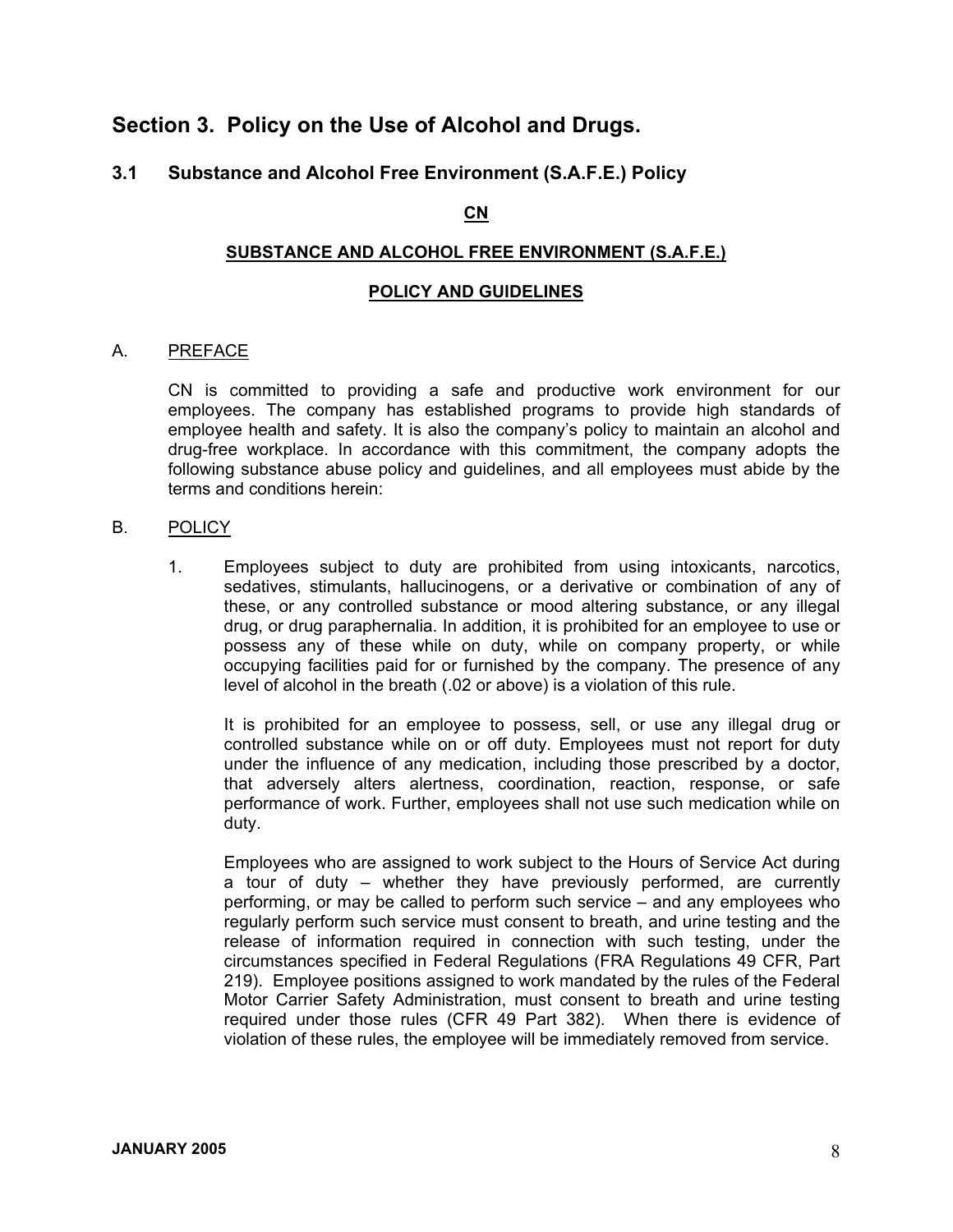2. The medical use of controlled substances prescribed by a physician or dentist is not prohibited under this policy; however, an employee must obtain from his/her physician or dentist information concerning possible side effects of any prescribed medication that might have an adverse effect on judgment, coordination, alertness, or which in any other way might adversely affect his/her ability to perform his/her responsibilities. If such possibility exists, the employee is to notify his/her immediate supervisor of such use and possible effect prior to being subject to duty.

 The supervisor will consult with the Medical Department to determine if the employee can safely perform his/her duties.

- 3. Any employee who is charged with a violation of the law related to drugs or alcohol must report this information to his/her supervisor within five days after such charge. Conviction of any employee for the sale, dispensing or trafficking in illegal drugs will result in discipline up to and including dismissal.
- 4. Employees who are experiencing a substance (including alcohol) abuse disorder are encouraged to contact the Employee Assistance Program (EAP) for assessment and, if appropriate, referral for treatment. Voluntary contacts with the EAP in the absence of disciplinary action will be kept confidential. Employees referred to EAP because of job performance problems will be afforded the same services; however, the employee's supervisor will be advised by the EAP Counselor of the employee's participation, or lack thereof, in the program. All other information will be kept confidential in conformity with the EAP policy.

#### C. DRUG AND ALCOHOL

- 1. Applicants who are selected for prospective employment will be required to take a pre-employment drug-screen. Failure to provide a negative sample will result in immediate disapproval of the application. Additionally, during the employee's probationary period, the employee will be required to undergo drug and/or breath alcohol test(s) on an unannounced, unscheduled basis. Probationary period employees who produce a positive drug and/or alcohol test will be terminated from employment with the company.
- 2. Employees who test positive for alcohol or controlled substances when undergoing testing for random, for cause, reasonable suspicion, post accident, return-to-duty, or follow-up testing (under EAP guidelines) will be subject to discipline up to and including dismissal.
- 3. Employees who test positive for alcohol and/or controlled substances when undergoing any company required examination or test will be subject to discipline up to and including dismissal.
- 4. Employees who have any drug test result which is confirmed adulterated or substituted will be subject to discipline up to and including dismissal.
- 5. Employees who refuse to provide a sample for required alcohol or controlled substance testing will be subject to discipline up to and including dismissal.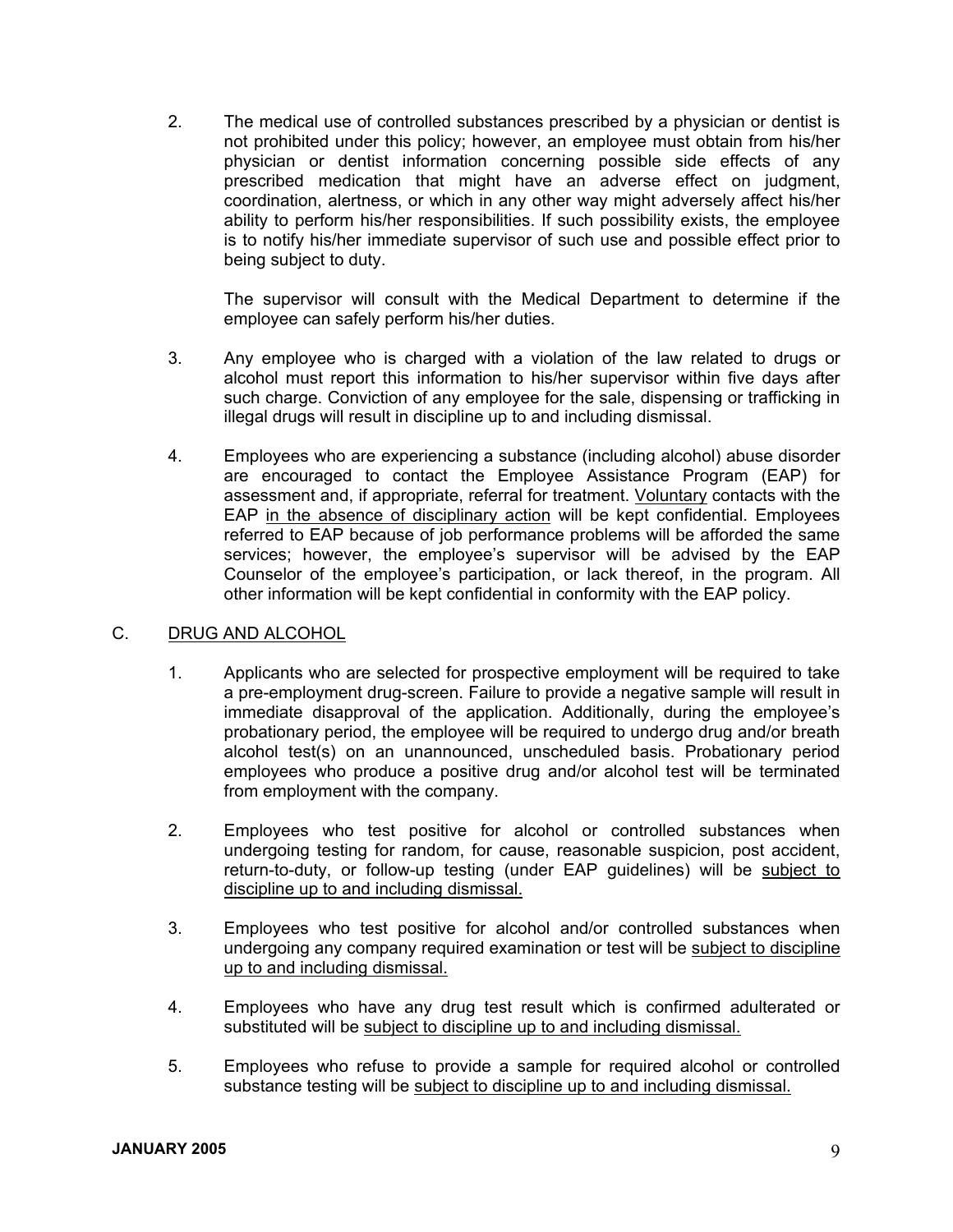#### D. GUIDELINES FOR DISCIPLINE OF SUBSTANCE ABUSE VIOLATORS

The following criteria should be followed in the assessment of discipline when an employee has violated the company's substance abuse policy.

- 1. Any employee who violates this policy will be subject to discipline. The discipline may be conditioned on the employee's full compliance with all instructions issued to him by any Company official, including, among others, the Senior Manager of Medical Services or Employee Assistance counselor. Any time an employee fails to comply with all instructions issued to the employee in connection with his/her violation, his/her discipline converts to dismissal.
- 2. Discipline under this provision shall be no less than 45 days from the date the employee is notified of the assessed discipline. Release to return to work by the Employee Assistance Counselor must be obtained but does not automatically end the discipline. Consideration of the events surrounding the incident and the employee's personal record will be considered in determining the actual length of the discipline up to and including dismissal.
- 3. Employees will be dismissed for any violation of this policy involving distribution or sale of a controlled substance.
- 4. Employees will be dismissed for any confirmed adulterated/substituted test.
- 5. Employees will be dismissed for refusal to undergo a required alcohol or drug test.
- 6. Employees will be dismissed for a repeated violation of this policy.
- 7. The application of this policy shall comport with any relevant labor agreement rules covering formal investigations or waiving thereof.

#### E. COMPLIANCE WITH CONDITIONS OF RETURN TO ACTIVE SERVICE

Employees who are reinstated to active service following a violation of this policy will be required, as a condition of reinstatement, to meet the following additional requirements. Failure or refusal to meet these conditions will result in dismissal:

- 1. Execute an agreement to submit to urinalysis and/or breath analyzer testing on an unannounced basis at least six (6) times during the first twelve (12) months following reinstatement for up to five (5) years. This agreement will be determined by the EAP counselor in the cases of a DOT violation and by the Senior Manager Medical Services in the case of a company (Non-DOT) violation.
- 2. Remain substance-free for the remainder of his/her career. (This provision does not supersede a contractual agreement made through union negotiation).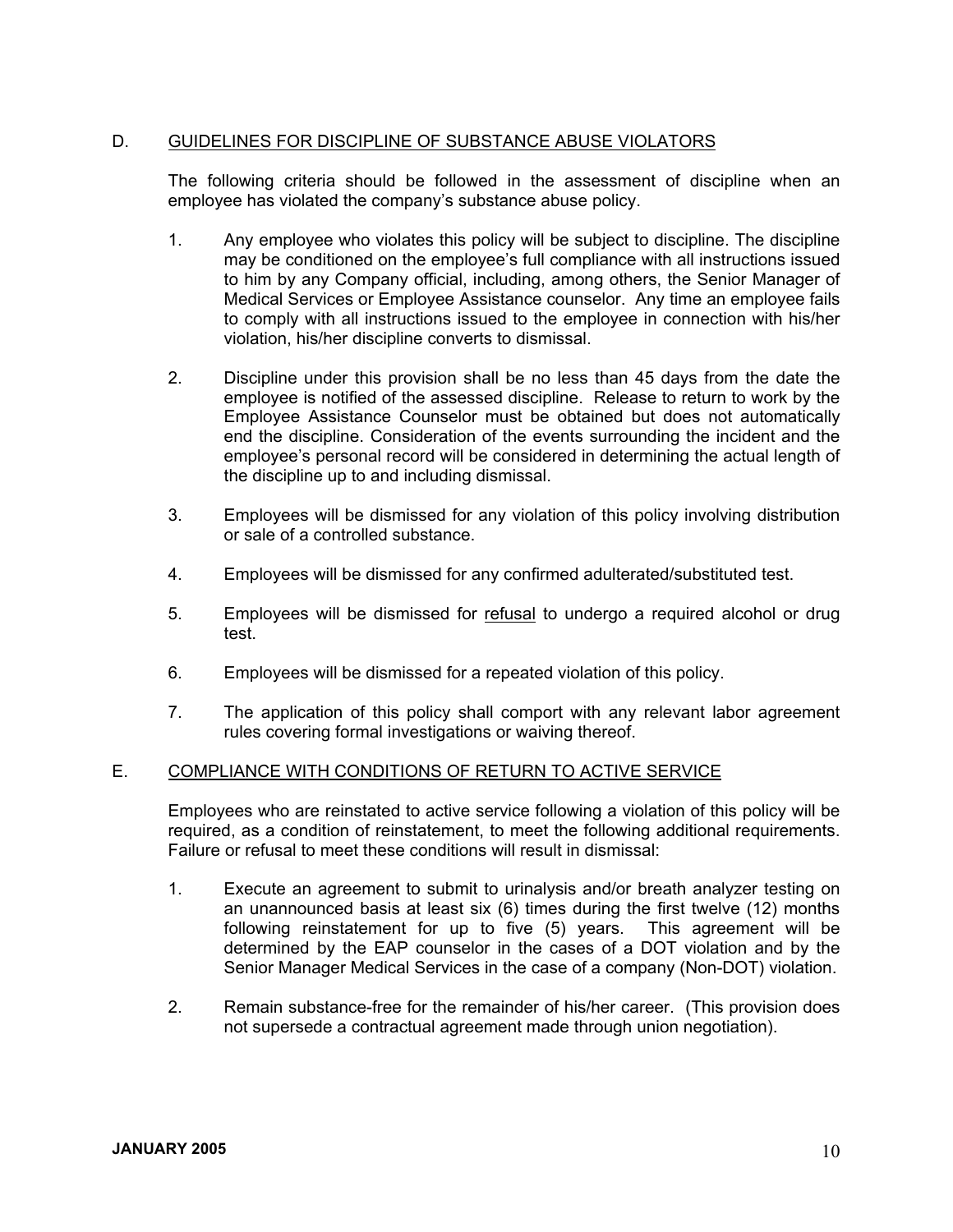#### F. SUBSTANCE ABUSE DISORDERS AS A HEALTH PROBLEM

These guidelines recognize substance abuse as a major health problem that should be addressed by offers of assistance to the employee experiencing a substance abuse disorder. At the same time, the employee has an obligation to accept responsibility for his/her actions and for cooperating in a plan to address his/her substance abuse and continue in a program of recovery. Above all, the safety of railroad operations, or other employees and the communities through which we operate must be paramount.

#### **3.2 Prohibitions**

In general while on duty or while operating work equipment, no employee may:

- Use or possess alcohol
- Use or possess controlled substances (except as described in FRA 219.103 and section 3.4 below) or illegally obtained drugs.
- Possess drug paraphernalia
- Possess drug test adulterants or specimen substitution
- Report for duty or remain on duty or on company property when his/her ability to work safely is impaired by alcohol, controlled substances or illegally obtained drugs.
- Report for or remain on duty or on property with a breath alcohol concentration greater than or equal to 0.02%.
- Report for or remain on duty or on property while exhibiting symptoms of alcohol or illicit or illegally obtained drugs.

#### **3.3 Additional Prohibitions for Employees Covered by the Hours of Service Act and Commercial Motor Vehicle Drivers**

• Use of alcohol within four (4) hours of reporting for covered service or after receiving notice to report for covered service (whichever time is less) is prohibited (ref: 219.101, 382.205, 382.207).

#### **3.4 Prescribed and Over the Counter Medications**

Hours of Service Employees (ref: 219.103) use of controlled substances at any time, whether on or off duty, is prohibited, except where both:

- 1. Such use is prescribed by a private health provider who has been informed of the employee's assigned duties and has made a determination that the prescribed dosage is consistent with the employee's safe performance of his or her assigned duties; and
- 2. Such controlled substances are used at the prescribed dosage.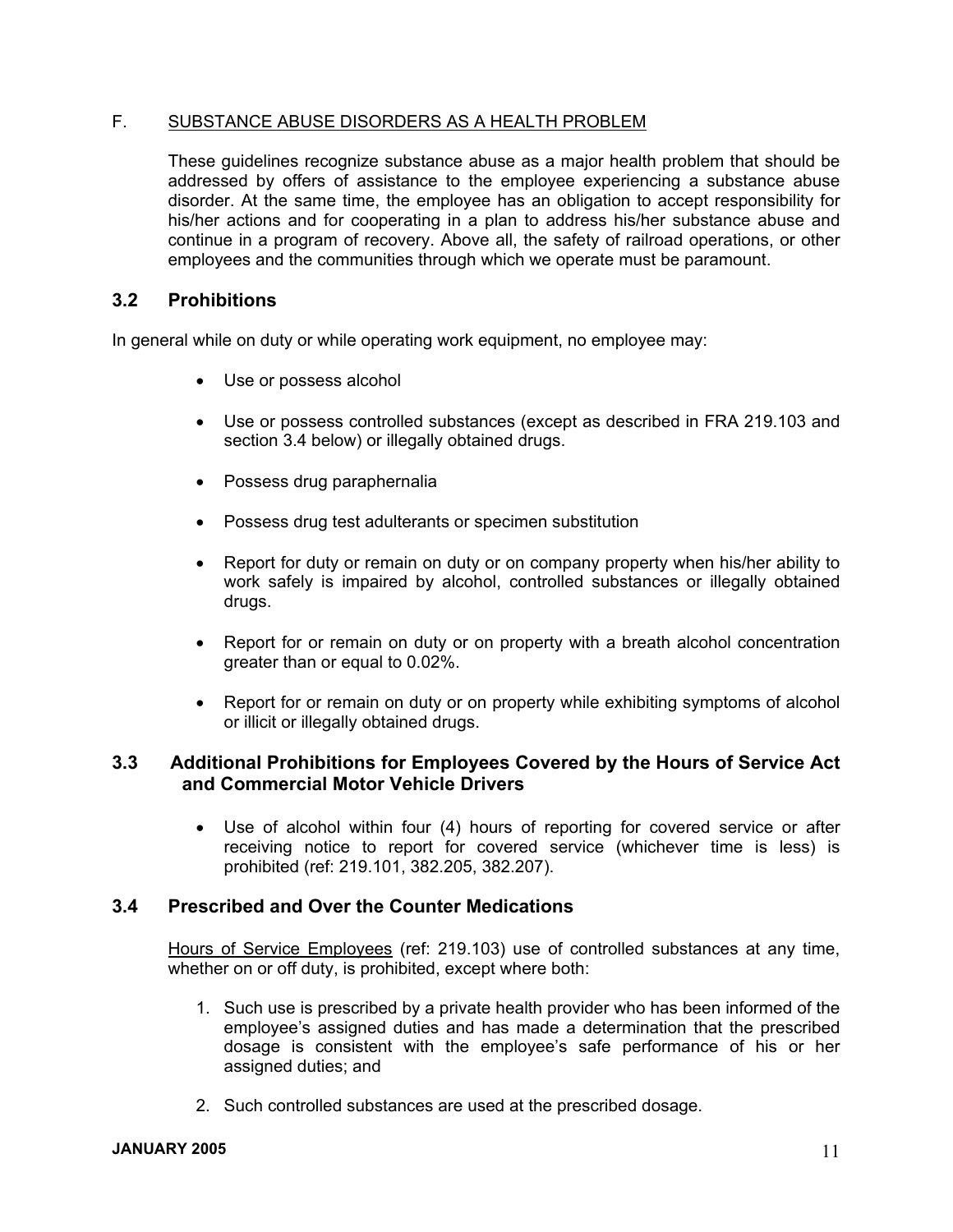#### All Employees:

 3. Employees taking either prescribed or over the counter medications must be knowledgeable of potential adverse effects these medications have on judgment, alertness, coordination and reaction/response time. The employee must notify their private health care provider(s) of the full scope of assigned duties to ensure that the use of the prescription at prescribed dosage level is consistent with the safe performance of his/her duties. In the event the employee is being treated by more than one medical practitioner, at least one treating medical practitioner must be informed of all medications authorized or prescribed and has determined that use of the medications is consistent with the safe performance of the employee's duties.

 An employee taking prescription medication that is not in the employee's name or is not taken at the prescribed dosage may be in violation of this policy.

 An employee is responsible for reporting any adverse effects of prescription medication which have an adverse effect on the employee's ability to work safely.

#### **3.5 Remove from Service/Discipline**

 The CN reserves the right to remove from service and possibly discipline employees without the administration of drug and/or alcohol tests based on documented observations made by railroad officers trained in the "signs and symptoms" of drug and alcohol use, subject to the limitations or mandates imposed by applicable federal statutes.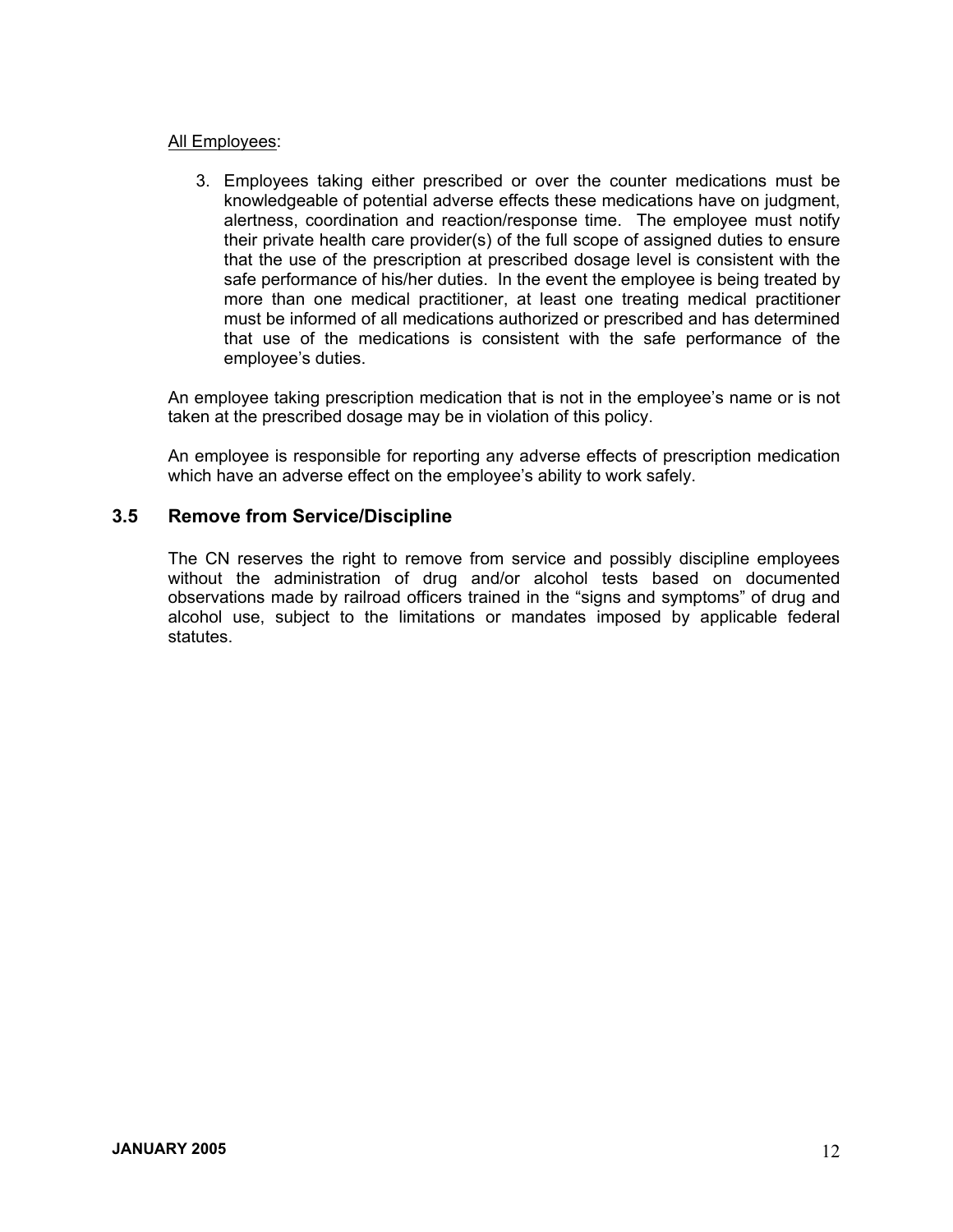# **Section 4. Types of Drug and Alcohol Testing**

#### **4.1** Testing Categories **Authority**

- Random **FRA, FMCSA** Post Accident FRA, FMCSA Reasonable Suspicion FRA, FMCSA, CN Reasonable Cause **FRA**, CN Return to Duty **FRA, FMCSA, CN** Follow-Up **FRA, FMCSA, CN** Pre-Employment **FRA, FMCSA, CN** 
	-

#### **4.2 Random Testing**

Random selections are generated by an outside contractor using a computer program. Employees in the random pools are hours of service employees and CDL holders. Employees are tested at any time during their tour of duty. An employee may be excused from testing only in a case of a **documented** medical or family emergency.

#### **4.3 Post Accident Testing**

 Testing is conducted after any event that involves one or more of the listed circumstances:

- A. Major Train Accident: Any train accident that meets the then current FRA Damage Threshold, and results in one or more of the following:
	- 1. A fatality
	- 2. A release of hazardous materials with an evacuation or a reportable injury, or
	- 3. Damage to railroad property totaling more than \$1,000,000.
- B. Impact Accident: An impact accident meeting the then current FRA Damage Threshold and resulting in either:
	- 1. A reportable injury, or
	- 2. Damage to railroad property totaling \$150,000 or more.
- C. Fatal Train Incident: A train accident involving a fatality to an on-duty railroad employee.
- D. Passenger Train Accident: Reportable injury to any passenger or crew member in a passenger train accident, which meets the then current FRA Damage Threshold.

 Exceptions: No FRA Post-Accident Test may be required in the case of a collision between railroad rolling stock and a motor vehicle or other highway conveyance at a rail/highway grade crossing, or accidents entirely attributable to natural causes, trespassing, or vandalism.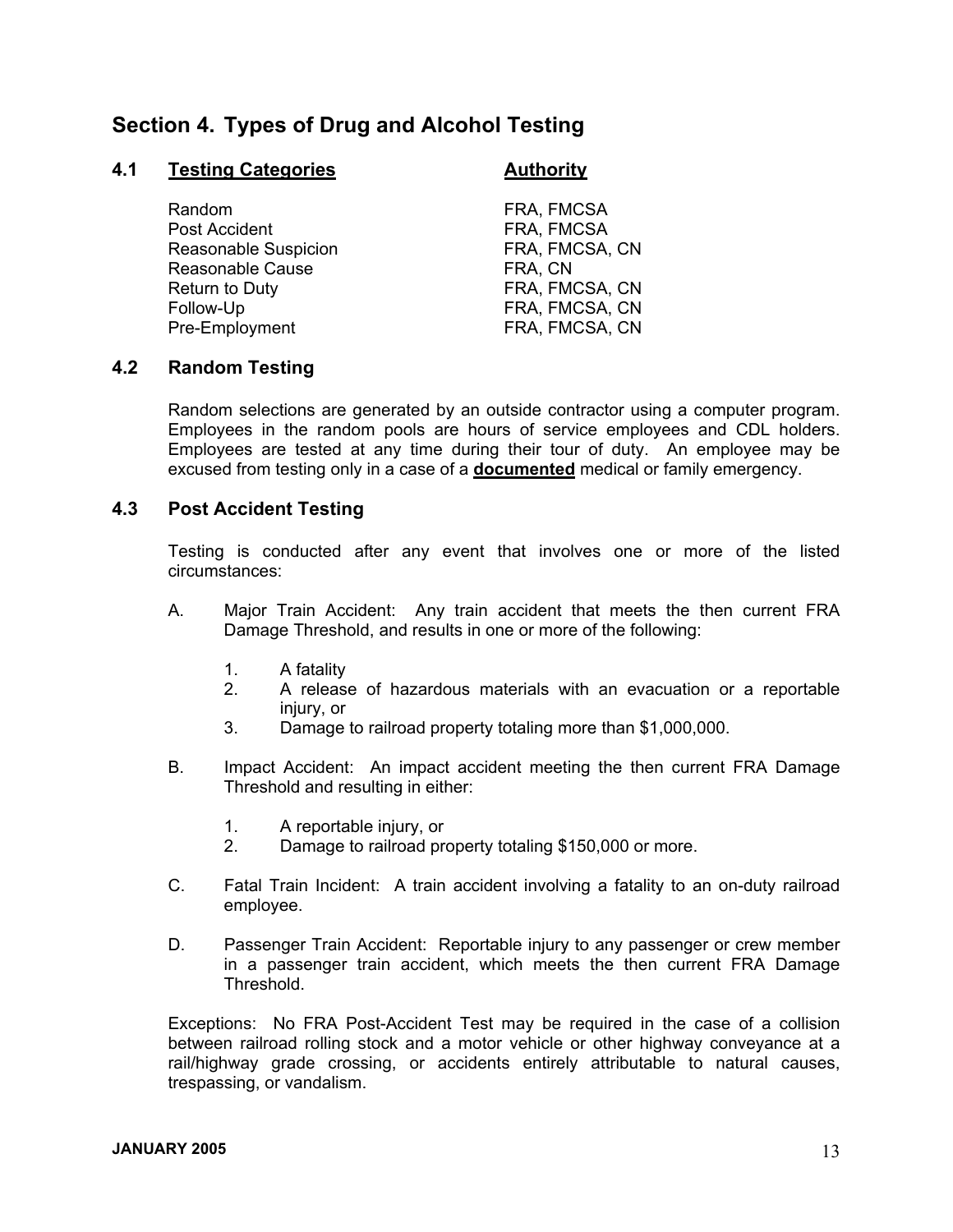### **4.4 FMCSA Post Accident Testing**

Federal statute requires drug screens and breath alcohol testing. CDL holders operating commercial motor vehicles must be tested whenever:

- The accident results in a fatality.
- The driver receives a citation and the accident involved bodily injury to any person who, as a result of the injury, immediately receives medical treatment away from the scene of the accident.
- The driver receives a citation and one or more motor vehicles incur disabling damage as a result of the accident, requiring the motor vehicle to be transported away from the scene by a tow truck or other motor vehicle.

#### **4.5 Reasonable Suspicion Testing**

All CN employees are subject to reasonable suspicion testing. This may include a drug screen and/or breath alcohol test.

- A. A urine drug test must be done when **two** (2) supervisors (at least one of whom has received awareness training) have reason to suspect that an employee is under the influence of, or impaired by a controlled substance. This suspicion must be based on a specific and describable observation of the employee's appearance, behavior, speech or body odors. This may include indications of the chronic and withdrawal effects of drugs.
- B. With respect to a breath alcohol test, the required observations must be made by **one (1) trained** supervisor. The test must not be conducted by the supervisor who makes the observation.
- C. If suspicion is confirmed by these observations, a test must be conducted. Covered service employees must be tested under DOT authority. All other employees must be tested using company authority.
- D. Employees tested for drugs for reasonable suspicion will be removed from service pending receipt of the results.

#### **4.6 Reasonable Cause Testing**

CN employees, other than Hours of Service, may be subject to testing under company authority at any time while on duty. Testing is performed using company forms (Non-DOT) and may include drug and/or breath alcohol tests as deemed appropriate by management. CN reasonable cause testing may be performed when:

• An employee is involved in an accident or incident in which evidence can be documented that the employee's performance may have caused or contributed to the incident or its severity, and the employee neglects an established safety rule or procedure.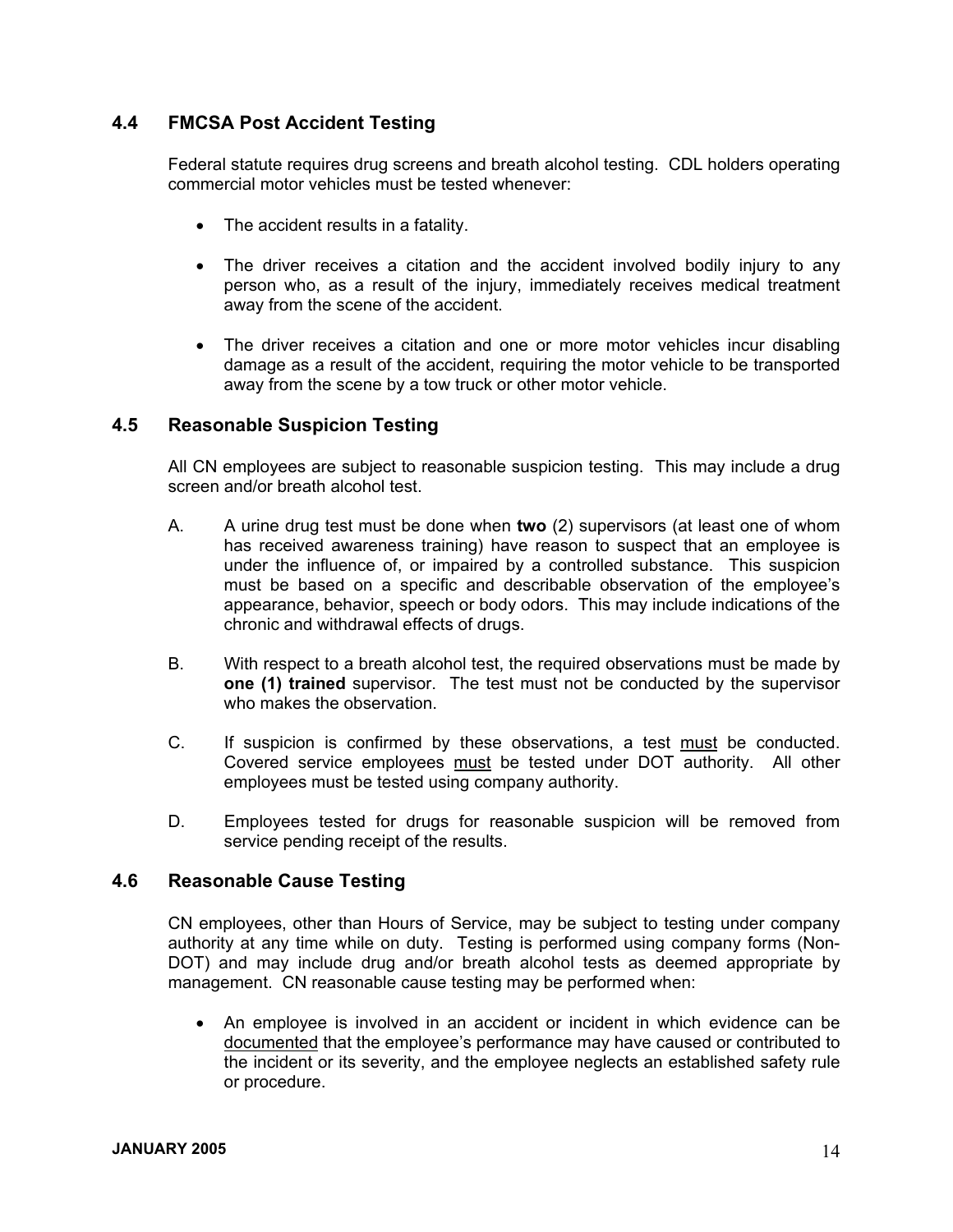Reasonable cause testing of all Hours of Service employees (covered service) must be tested under federal authority (DOT) using federal forms. Testing is determined by the following situations (49 CFR 219.301):

- A. Accident/Incident The employee has been involved in an **FRA reportable** accident or incident and the supervisory employee of the railroad has a reasonable belief, based on specific, articulable facts that the employee's acts or omissions contributed to the occurrence or severity of the accident/incident.
- B. Rule Violations The employee is directly involved in one of the following:
	- 1. Noncompliance with a train order, track warrant, timetable, signal indication, special instruction or other directive with respect to movement of a train that involves:
		- a. Occupancy of a block or other segment of track without authority
		- b. Failure to clear a track to permit opposing or following movement to pass
		- c. Crossing a railroad crossing at grade without authority
		- d. Passing an absolute restrictive signal without stopping and/or without authority
	- 2. Failing to provide flag protection as required by Rule 99.
	- 3. Operation of a train at a speed that exceeds the maximum authorized speed by at least 10 MPH, or by 50% of such maximum authorized speed or whichever is less.
	- 4. Alignment of a switch in violation of a railroad rule, failure to align a switch as required for movement, operation of a switch under a train or unauthorized running through a switch.
	- 5. Failure to apply or stop short of derail as required.
	- 6. Failure to secure a hand brake or failure to secure sufficient hand brakes, as required.
	- 7. Entering a crossover before both switches are aligned.
	- 8. Issuance of a train order or establishment of a route that fails to provide proper protection for a train.
- C. Urine and/or breath samples must be taken within two (2) hours of determining the need to test and may be done on site using a collection agency. If unable to test within two (2) hours, the railroad representative must document the delay up to eight (8) hours, after which, attempts to test must cease. Samples must be taken from certain Hours of Service employees under any of the circumstances listed below:
	- 1. An employee who has failed to remain available for testing, by leaving the area without authority, may be recalled and can be tested.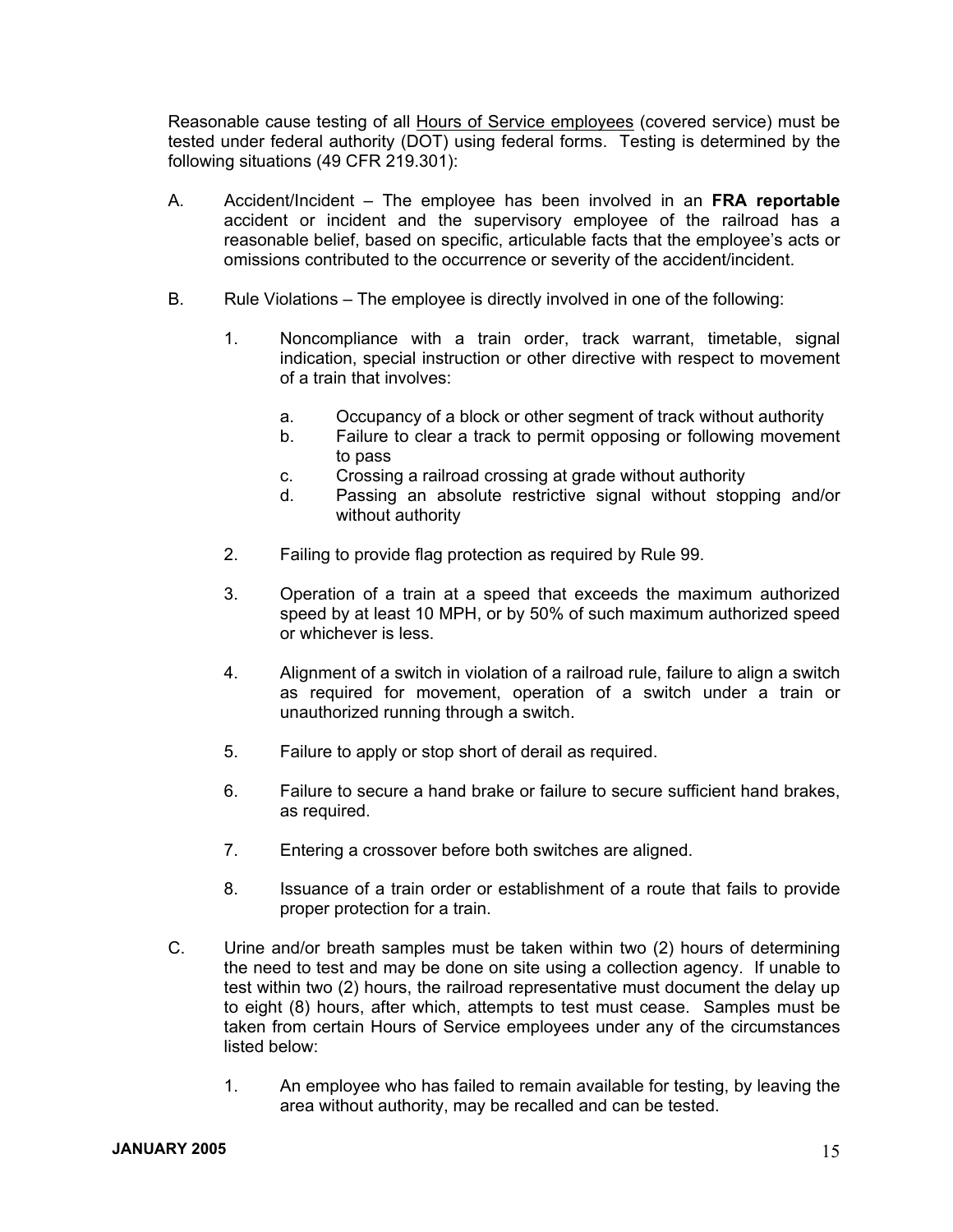2. In the case of an employee transported to a collection site where a collector is present and the request for testing has been made within the eight (8) hour period, the eight (8) hour requirement is satisfied.

#### **4.7 Return to Duty Testing**

 Employees must pass a drug screen and/or breath alcohol test prior to returning to service after:

- Any violation of this policy or
- Absence for any reason, if 60 days or more.
- A. The employee must successfully complete the EAP recommendations when returning to service under CN authority.
- B. The employee must successfully complete a SAP recommendation when returning to service under federal authority (FRA or FMCSA).

#### **4.8 Follow-Up Testing**

Employees permitted to return to work following a violation of this policy will be required to participate in follow-up testing as determined appropriate by an EAP or SAP counselor when returning to work. A minimum of six (6) unannounced tests will be conducted during the first year following the return to service. Additional follow-up testing may be specified by the EAP or SAP for a maximum of five (5) years.

#### **4.9 Pre-Employment Testing**

All CN new hires must pass a drug screen prior to employment with CN. New hires who test positive for controlled substances, or who adulterate, substitute or otherwise tamper with their urine samples, will be denied employment.

- A. Subject to testing
	- 1. New hires
	- 2. Transfers into covered service from positions not performing hours of service functions.
	- 3. Transfers to positions requiring a first time CDL physical
- B. CFR 49, Part 40.25

CN requires first-time candidates for employment in safety-sensitive duties who were previously employed by DOT employers, to provide drug and alcohol testing information from two (2) years prior to the date of the candidate's application. This information is also required of current CN employees who transfer into safety-sensitive duties from non Hours of Service positions and positions requiring a Commercial Driver's License if they have worked for CN less than the two (2) year requirement. CN will release information regarding an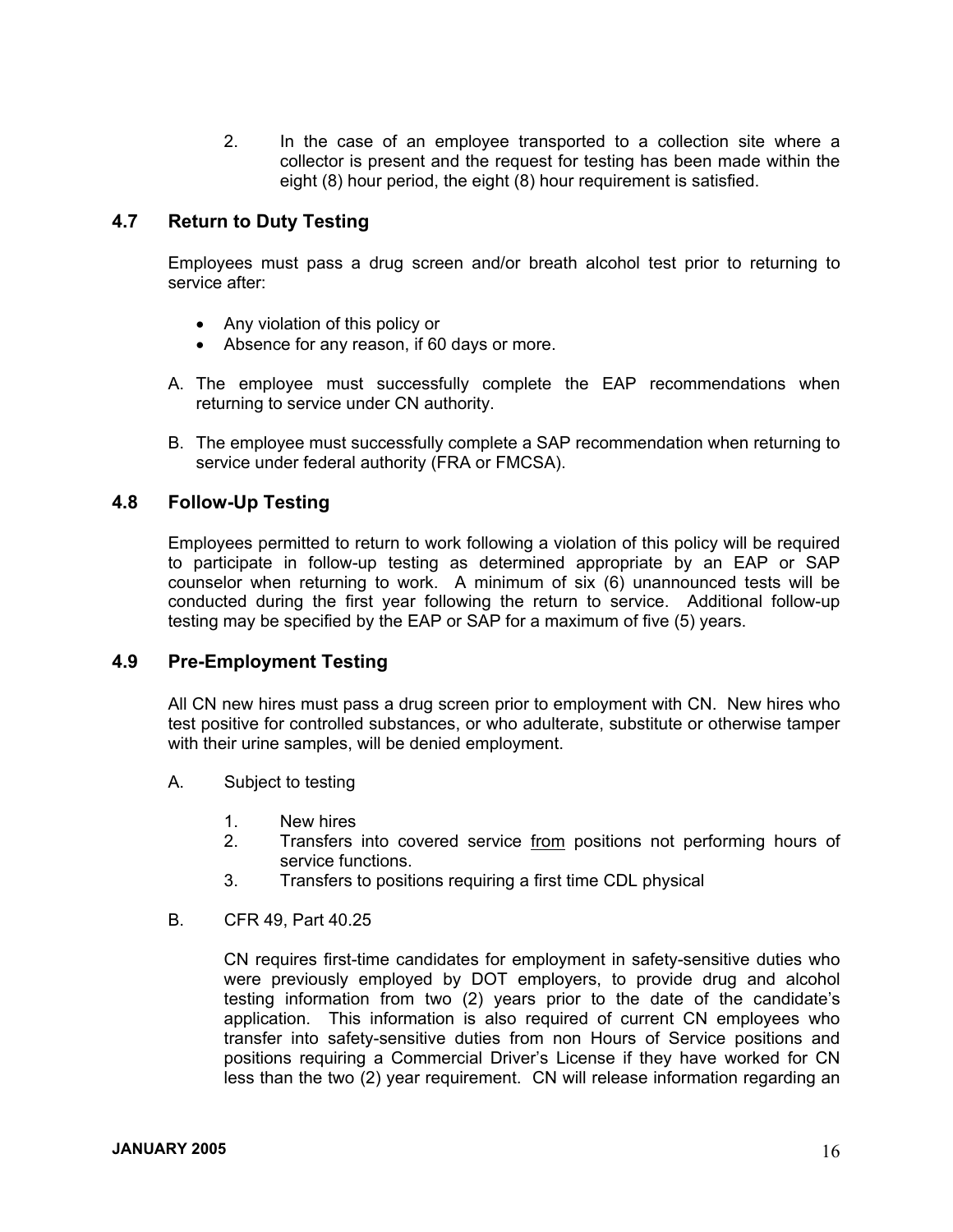employee's drug and alcohol tests to subsequent employers when specific written consent from an employee authorizing the release is received.

- C. If the employee had a positive test, refusal to test or other violation of DOT agency alcohol and drug regulations, the employee will not be permitted to perform safety-sensitive functions until the employee documents successful completion of the return to duty process including follow-up test information.
- **4.9.1** Employees who test positive for drugs or alcohol will be denied a requested craft transfer, and be subject to discipline for violation of CN's alcohol and drug policy.
- **4.9.2** CN will provide individuals who violate this policy with a contact number for referrals to an EAP or SAP.
- **4.9.3** Employees who hold positions subject to CDL driver mandated random testing must pass a federal drug screen if, for any reason, they have not been subject to random testing for a period of six (6) months or more.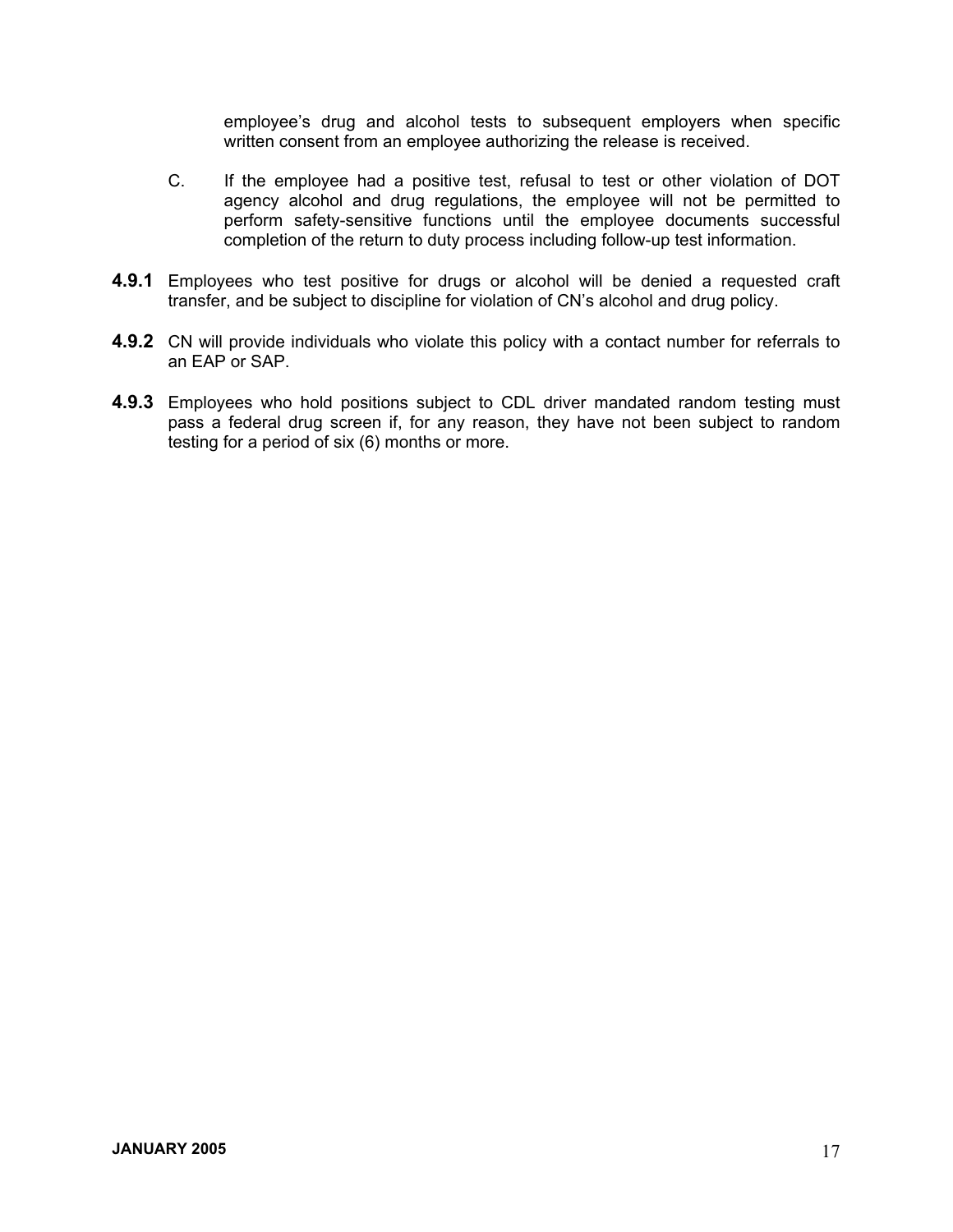# **Section 5. Alcohol and Drug Testing Procedures**

- **5.1** At least one (1) CN supervisor must oversee testing activities related to:
	- Random drug testing *(In the case of Random Testing, a CN supervisor, in the rare instance that they cannot be present, must be readily available by phone or pager, should questions or problems arise.)*
	- Post-Accident Testing for FRA and FMCSA *(Note: For FRA Post-Accident Testing, the supervisor must NOT have been directly involved in the incident.)*
	- CN Reasonable Cause Testing
- **5.2** At least one (1) CN supervisor, trained in recognition of signs and symptoms related to alcohol and drug abuse must make the determination to perform **breath-alcohol testing** related to:
	- FRA, FMCSA or Reasonable Suspicion Testing
- **5.3** At least two (2) CN supervisors, one (1) of whom is trained in recognition of signs and symptoms related to alcohol and drug abuse must make the determination to perform **drug testing** related to:
	- FRA, FMCSA or Reasonable Suspicion Testing
- **5.4** The Medical Services Department will oversee testing activities related to:
	- Return to Work Testing
	- Follow-Up Testing
	- Pre-Employment Testing
	- Transfers to hours of service and CDL positions
- **5.5** All breath-alcohol and urine collections will be performed by qualified technicians or collectors, certified to be proficient in urine and breath-alcohol specimen collection, as specified in 49 CFR Part 40.
- **5.6** All breath-alcohol and urine collections will be performed according to procedures specified in 49 CFR Part 40.
- **5.7** Urine and breath-alcohol collections will be performed in a location and manner that provide reasonable privacy for the employee being tested.
- **5.8** CN supervisors participating in testing activities must respect the confidentiality of test procedures and results they may obtain during the course of testing.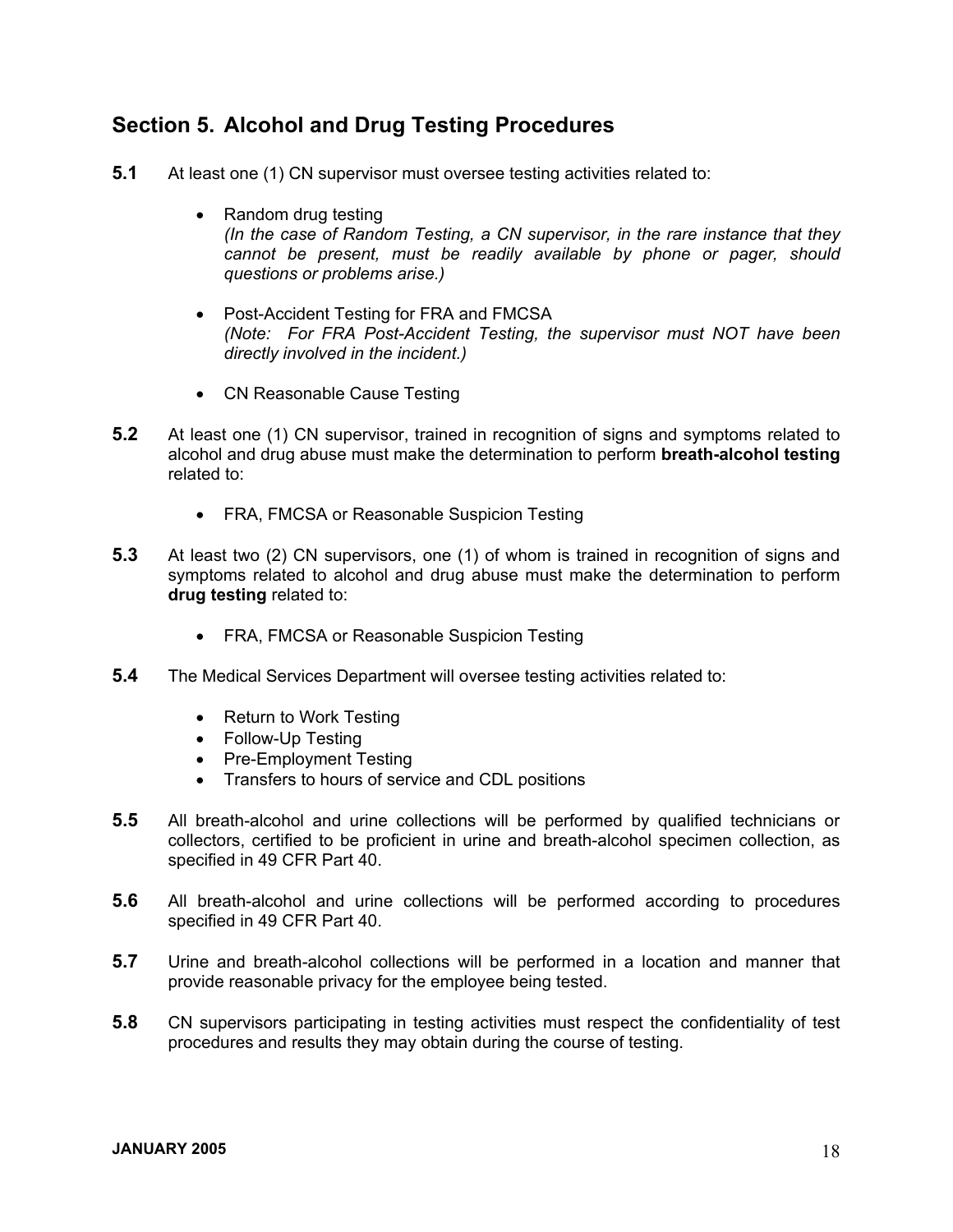#### **5.9 Recommended Procedures for Employees Providing Urine Samples**

- 1. The employee must present a photo identification to collection official. If no photo ID is available, a CN supervisor can identify employee. CN authorized testing requires employees to provide their social security number or employee identification number for test tracking purposes by the CN Medical Services Department.
- 2. The employee will be directed to remove outer clothing (e.g. coverall, jacket, coat, hat) that could be used to conceal items or substances that could be used to tamper with a specimen.
- 3. The employee will be directed to empty his/her pockets and display the items in them to ensure no items present could be used to adulterate the specimen. If nothing is there that can be used to adulterate a specimen or conceal an adulterant, items can be placed back in the pockets. Items include keys, wallets, money or jewelry.

 Items to be secured by the collector before specimen collections include eye drops, inhalers, medications, cosmetic make-up, cell phones, pagers or any items that could be used to tamper a specimen. These items will be placed in an envelope and the envelope sealed until specimen collection process is completed, then returned to the donor.

- 4. The employee must wash and dry hands prior to providing a specimen.
- 5. The employee will be directed by the collector to take the specimen collection container, go into the restroom and make an attempt to void. After voiding, give specimen to collection official.

#### *Federal regulations require that the collection process must start and if you do not provide a urine specimen or demonstrate the inability to provide a urine specimen, the process is stopped and the test handled as a refusal.*

- 6. The employee should keep the specimen in view at all times prior to it being sealed and labeled by the collection official.
- 7. The employee should watch the collection official seal the specimen by placing bottle custody seal over the bottle cap and down the sides.
- 8. The employee and collection official should complete the information required on bottle custody seal. This certifies that the specimen is the employee's.
- 9. The employee should read and sign CHAIN OF CUSTODY FORM certifying that the specimen identified as having been collected from you is in fact your specimen.
- 10. The employee may record on the backside of the copy of the CHAIN OF CUSTODY FORM medications taken or administered in the past 30 days whether or not by prescription.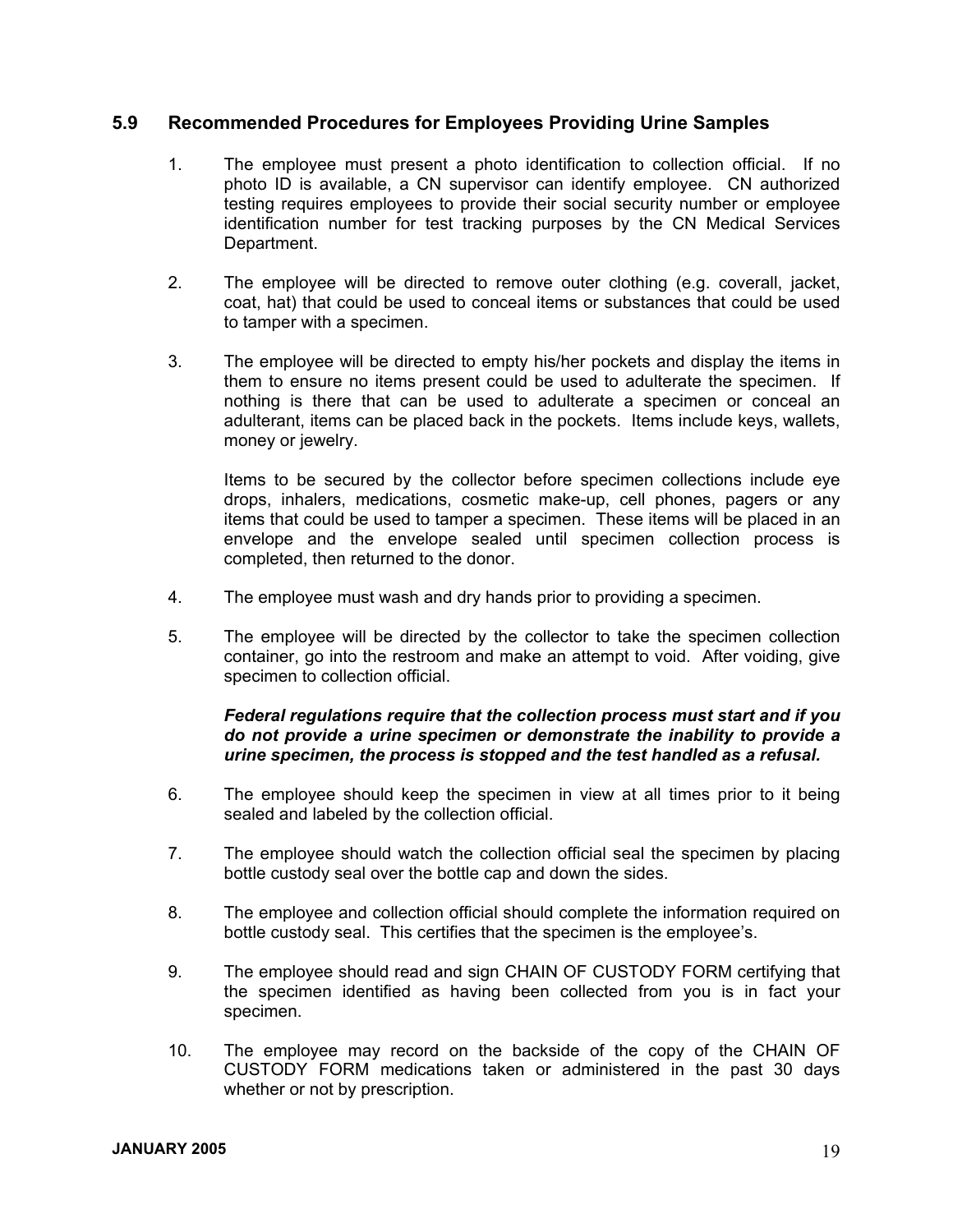11. The employee should secure a copy of the completed CHAIN OF CUSTODY FORM that certifies proper completion of the collection.

#### **5.10 Recommended Procedures for Employee Providing a Breath Alcohol Sample**

- 1. The employee must present photo identification to collection official. If no photo ID is available, a CN supervisor can identify employee. CN authorized testing requires employees to provide their social security number or employee identification number for test tracking purposes by the CN Medical Department.
- 2. The collector will instruct the employee to complete Step 2 on the breath alcohol form and sign the certification. If the employee refuses to sign this certification, the collector will document this refusal on the "Remarks" line of the breath test form and immediately notify the DER. This is a refusal to test.
- 3. The collector will then instruct the employee to blow into the Evidential Breath Testing (EBT) mouthpiece for approximately 6 seconds or until the EBT indicates that a successful test has been recorded.
- 4. If the test is **negative (less than 0.02)**, the test is complete.
- 5. If the test is **positive (0.02 or greater)**, the collector will instruct the employee to wait 15 to 20 minutes for a confirmation test. During this time period the employee should not smoke, eat, drink fluids, belch, or put anything in his/her mouth.
- 6. After the waiting period the collector will again instruct the employee to blow into the EBT (using a different mouthpiece) for approximately 6 seconds or until the EBT indicates that a successful test has been recorded.
- 7. The employee will then be instructed by the collector to sign and date Step Four (4) of the Breath Alcohol Testing Form.
- 8. The employee should secure a copy of the completed Breath Alcohol Testing Form that certifies proper completion of the collection.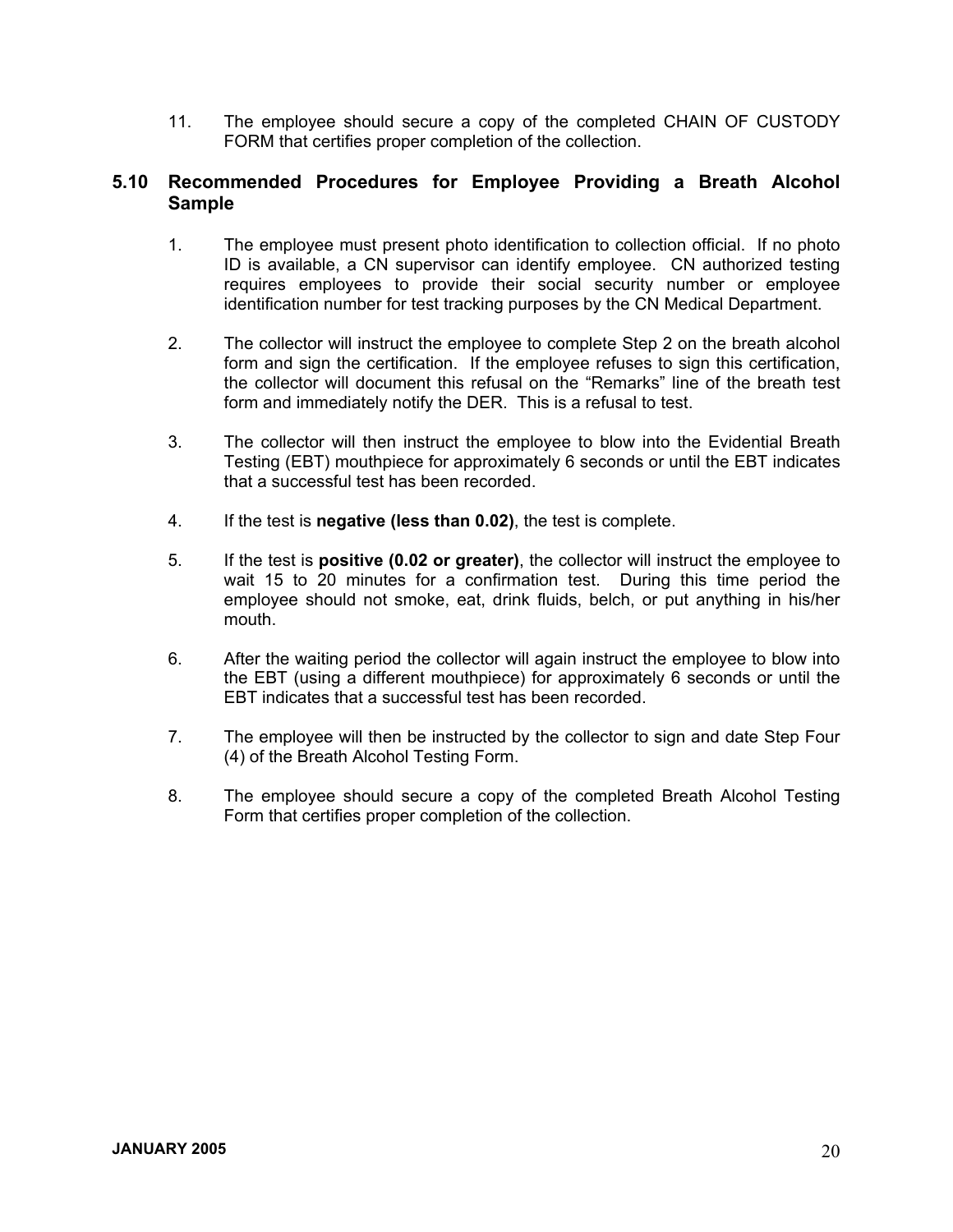# **Section 6. Handling and Interpretation of Test Results**

- **6.1** CN Medical Services Department receives all alcohol and drug test results
- **6.2** Positive breath alcohol test results will be communicated to the DER or his designee and the employee by the breath alcohol technician immediately after a test is completed.
- **6.3** Any employee whose breath alcohol tests indicate a level greater than or equal to 0.02% (positive test) will be considered in violation of CN policy. Breath alcohol concentrations greater than or equal to 0.04% are also in violation of federal statutes for safety-sensitive employees, provided federal authority forms are used. (FRA also requires that the employee must be removed from covered service until at least the next duty period or eight hours (whichever is more) if their confirmed alcohol level is 0.02% to 0.39%.) This is not a violation of FRA prohibitions; however, any alcohol result greater than or equal to 0.02% is a violation of CN Policy.
- **6.4** All positive, adulterated, or substituted (non-negative) drug test results are reported by the testing laboratory directly to the CN Medical Review Officer (MRO). After the nonnegative test result is received, the MRO will discuss the findings directly with the employee and determine whether any factors exist that could affect test validity, or if there is a valid medical reason for the non-negative test result. After non-negative test results are verified, the MRO will then notify CN. The MRO will verify a non-negative test result if unable to contact the employee within ten (10) days of receiving the test result.
- **6.5** When the MRO informs CN a negative test was dilute, the employee will be required to take another test immediately. Such urine specimens will not be collected under direct observation, unless there is another basis for use of direct observation. Pre-employment are the only testing categories for which recollections for a dilute negative urine specimen apply. When a retest is required, an employee will be provided the minimum possible advance notice. Recollection testing will be conducted on property when practical. When an employee is directed to take another test and the employee declines to do so, the employee has refused the test for purpose of this part and DOT agency regulations, if applicable.
- **6.6** After review by the MRO, drug test results may be shared with CN supervisors, legal, claims, human resources, EAP representatives and labor relations personnel as necessary to facilitate discipline, assessment, treatment, return-to-work and follow-up processes.
- **6.7** Employees who wish CN to release drug and alcohol testing information to their union representative, attorney, or other third party must submit a written request to the Medical Services Department.
- **6.8** Any employee whose urine contains levels of controlled substances exceeding the current federal thresholds (positive test) will be considered in violation of CN policy.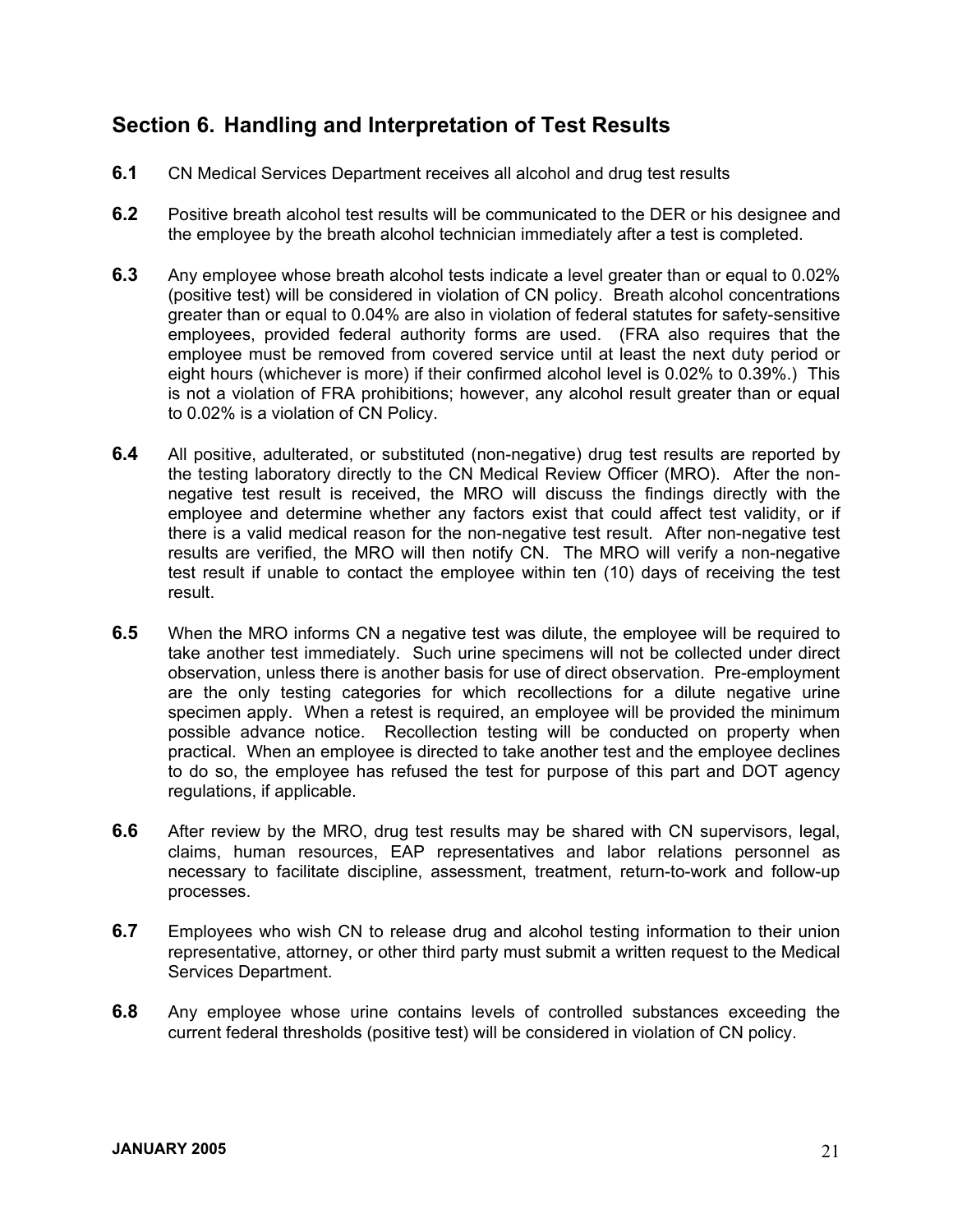- **6.9** Employees may request a test of the split specimen to challenge the laboratory findings for verified positive drug tests, or verified adulterated and substituted test results, provided the request is made in writing within 72 hours from the time and date the employee is notified of the test results by the MRO. The request must be made to the MRO by the employee.
	- The employee will remain out of service pending results of the split specimen test.
	- If the split specimen test is negative, the entire test is considered cancelled (no violation).
	- After the MRO has verified the original test result and the split specimen result, no additional test results will be considered.
- **6.10** No retesting, additional testing or alternate testing, such as blood alcohol testing, is offered for breath alcohol tests. The results of a properly conducted breath alcohol test are considered final and valid.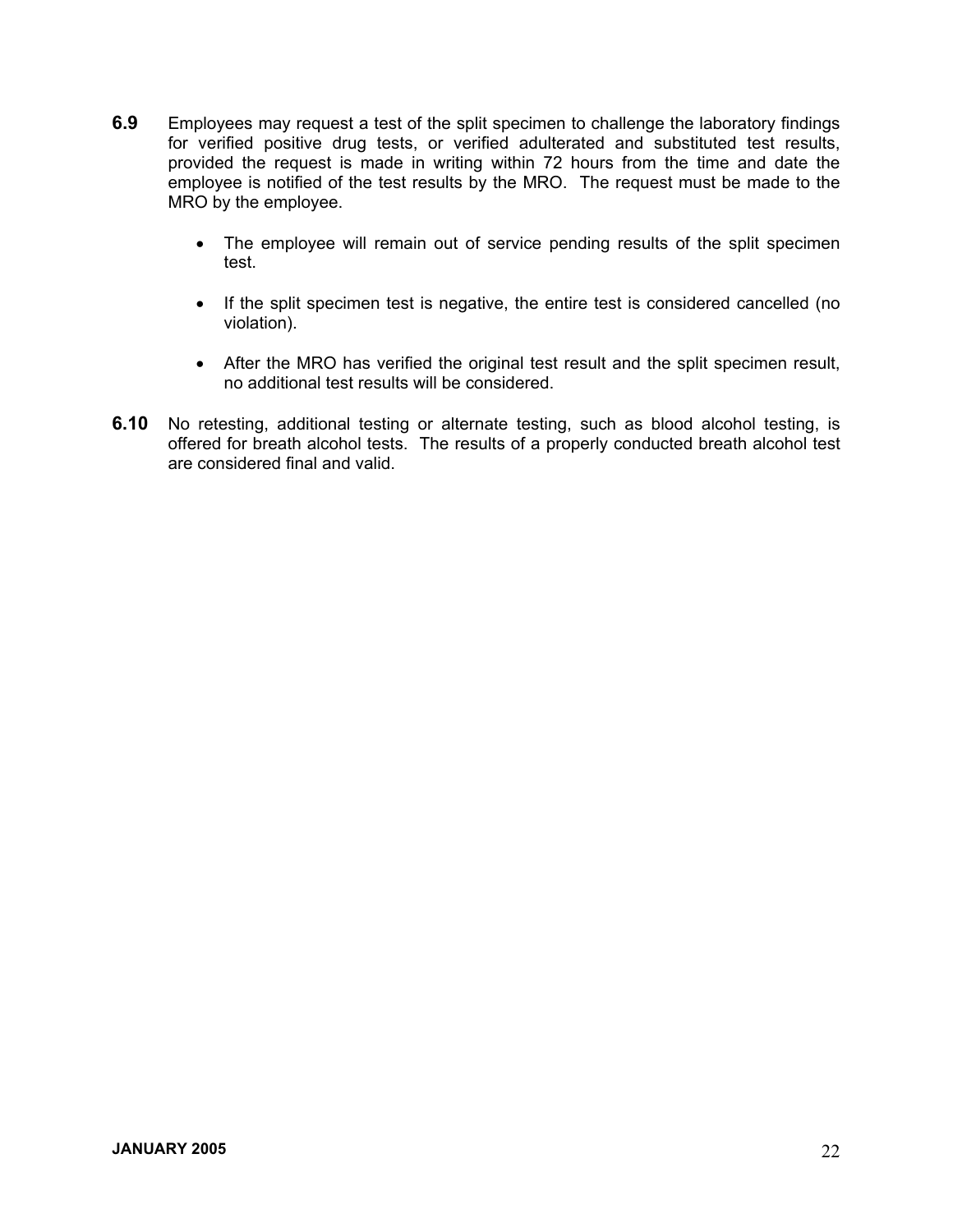# **Section 7. Guidelines for Alcohol and Drug Violations**

- **7.1** Following an employee's first positive drug or alcohol test, he/she will be removed from service pending evaluation by a SAP and subject to the guidelines set forth in this policy.
- **7.2** The DER or his/her designee will remove the employee from service for non-negative urine test results which include verified positive test results for controlled substances and verified adulterated or substituted specimens.
	- Removal from service will be effective immediately following the MRO verification of the positive test result with the employee.
	- The Medical Services Department will contact the employee's supervisor by phone promptly for the employee's removal from service, and for scheduling the appropriate disciplinary action.
	- The employee, the supervisor and the EAP Manager will be notified in writing of the employee's positive results.
- **7.3** A positive result of a breath alcohol test is determined at the time of the test. The DER or his/her designee will remove the employee from service immediately and arrange transportation to the employee's home or tie-up point.
- **7.4** Employees refusing to participate in any federal or CN drug and/or alcohol test will be removed from service immediately and disqualified from service for a period of at least nine (9) months (FRA mandatory for Federal refusals), and subject to dismissal from service with CN. A verified adulterated or substituted specimen is considered a refusal to test.
- **7.5** All alcohol and drug violations are considered serious. Drug and alcohol violations will be considered with prior serious violations for assessing appropriate discipline.
- **7.6 Waivers.** Available for first time drug and alcohol violations only. Upon written notification of the investigation, the employee will also be offered, in writing, a waiver of the formal investigation required under collective bargaining agreements. The employee may exercise the waiver at any time prior to the investigation date specified in the written notification. When the employee elects to complete and sign the waiver, the employee is admitting to the violation. The violation will be recorded in the employee's personal record.
- **7.7 Special Requirements for Locomotive Engineers and RCO's.** FRA specifies additional restrictions and procedures regarding alcohol and drug use for locomotive engineers and RCO's in 49 CFR 240.119. These restrictions include the following:
	- No person with an active substance abuse problem may hold an engineer/RCO certification. An engineer/RCO evaluated by a Substance Abuse Professional and found to have an active substance abuse problem will be ineligible to hold a certificate during evaluation and any required primary treatment. This restriction applies to voluntary referral cases as well.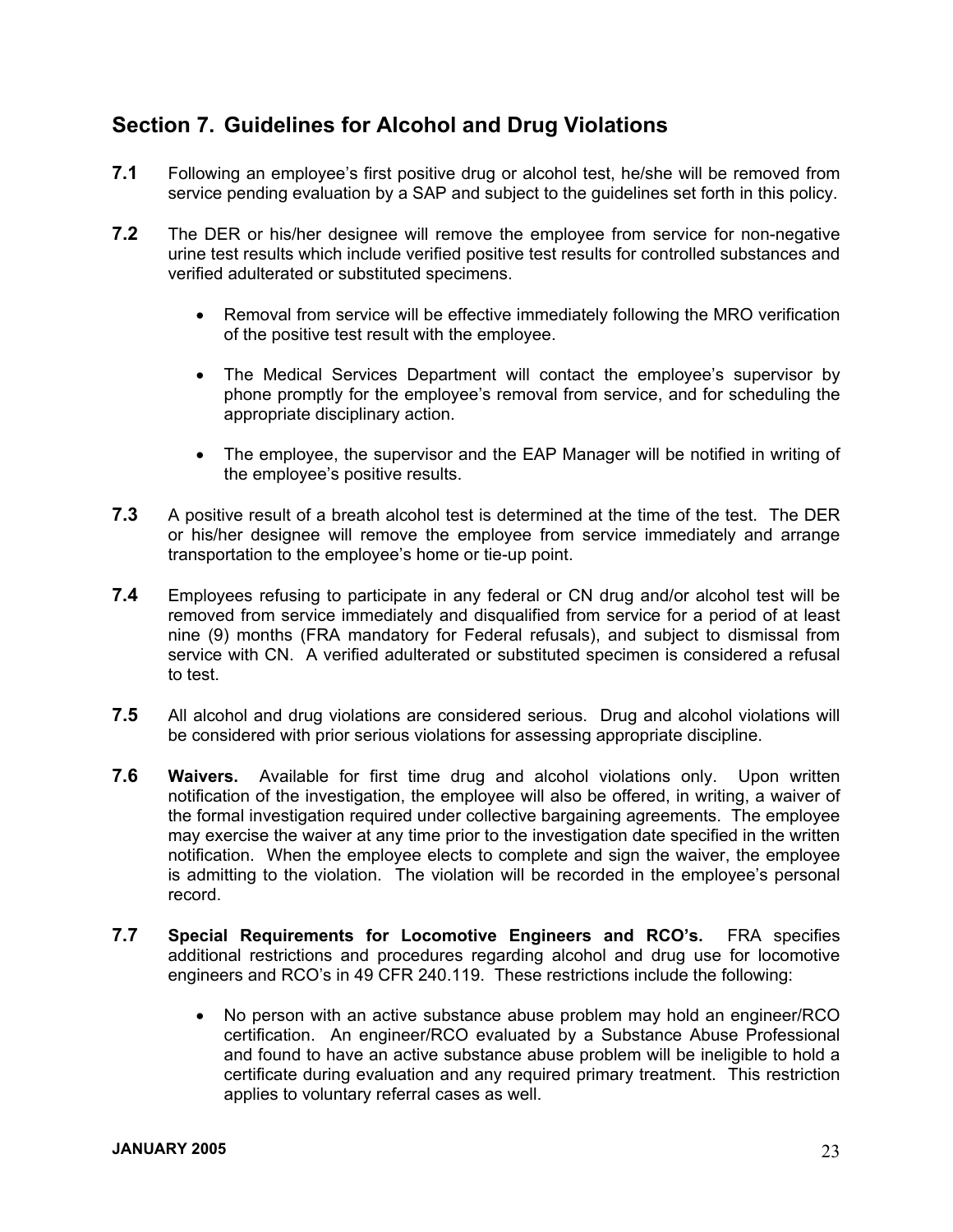- No engineer/RCO can return to work following a drug and/or alcohol violation, including co-worker referrals, until the evaluation and return-to-work procedures specified in Section 8 of this policy are successfully completed.
- After a single Federal breath alcohol test showing 0.04% or greater, an engineer/RCO is ineligible to hold a certificate for nine (9) months. If the violation qualifies for handling exclusively under the co-worker report procedures specified in Section 10 of this policy, the nine-month decertification period is not applicable.
- Following the second Federal violation of the use of controlled substances on or off duty, an engineer/RCO is ineligible to hold a certificate for two (2) years. More than two such violations will render an engineer/RCO ineligible to hold a certificate for five (5) years. An engineer/RCO whose certification is suspended due to an alcohol violation will be notified in writing of the suspension and the engineer/RCO's right to a hearing, as specified in 49 CFR 240.307.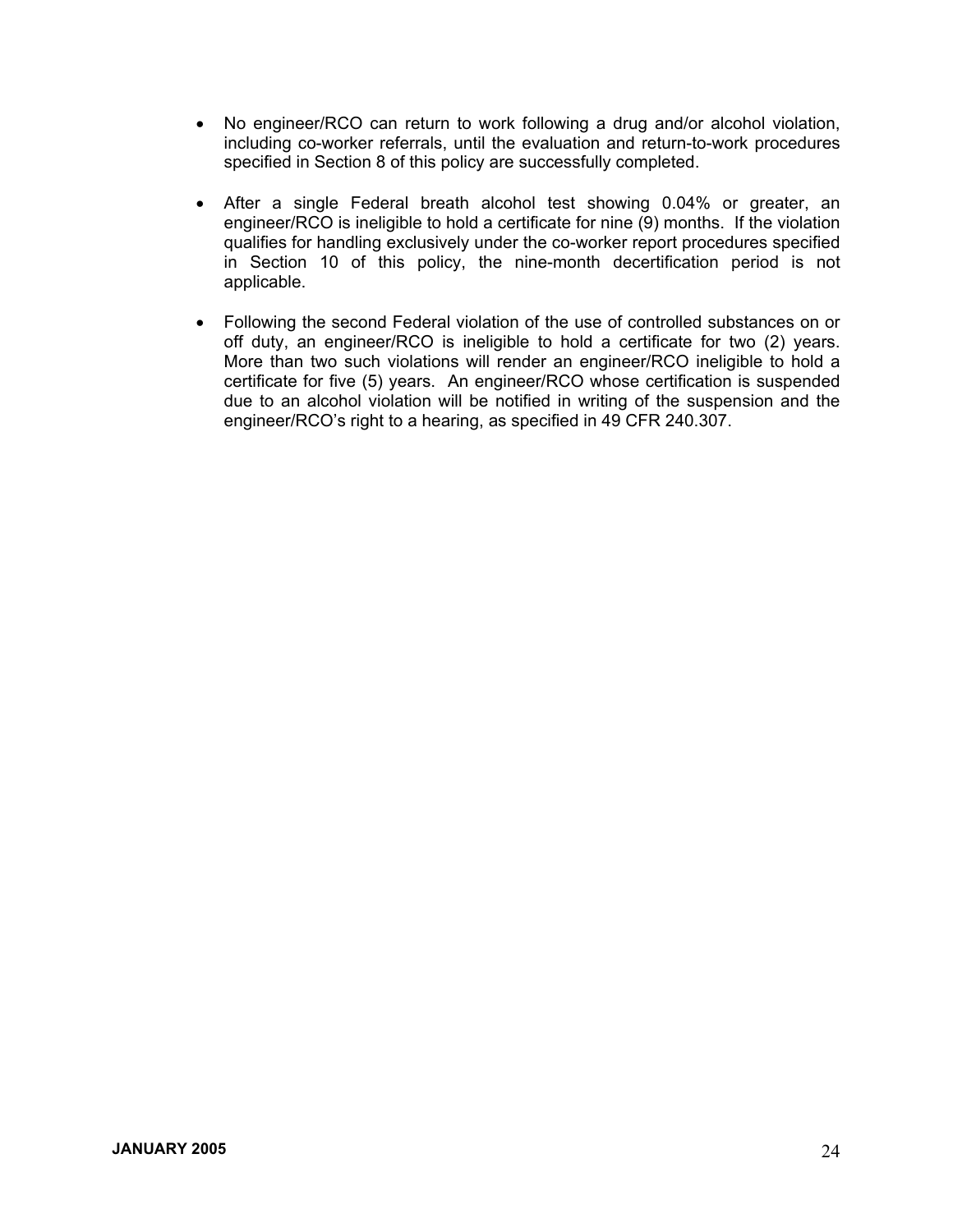# **Section 8. Employee Assistance Program and Return to Service**

- **8.1** The Employee Assistance Program provides evaluation, counseling and support services to employee.
- **8.2** All employees having a first time violation of this policy will be referred to an EAP Manager, either by the employee's supervisor or the Medical Services Department.
- **8.3** Upon removal from service, the employee must contact the EAP Manager within five (5) days to schedule an evaluation. Otherwise, the employee is subject to immediate additional discipline for failure to follow instructions.
- **8.4** The EAP Manager will provide the employee with Substance Abuse Professional (SAP) contact information. Employee must schedule and complete an initial, face-to-face evaluation by a SAP within ten (10) days of receiving this information from the EAP Manager. Employee will pay expenses such as travel and SAP fees not covered by the employee's insurance plans. Failure to complete the initial face-to-face SAP evaluation may subject the employee to dismissal for failure to follow instructions.
- **8.5** If the SAP determines the employee is not affected by an identifiable and treatable mental or physical disorder, the employee, upon recommendation from the EAP Manager, and passing a return-to-work drug/alcohol test, may be returned to service after a minimum of 45 days subject to the limitations specified in Section 7 of this policy.
- **8.6** Employees will be considered suspended during this time unless otherwise assessed discipline as the result of an investigation outcome.
- **8.7** Employees may be required by the SAP and/or the EAP Manager to participate in education and treatment programs before returning to work and during the Follow-up Testing period.
- **8.8** After the employee has completed treatment, the SAP must evaluate the employee in person and establish a follow-up drug and/or alcohol testing regimen to be implemented upon the employee's return to work. Follow-up Testing will include a minimum of six (6) tests within the first twelve (12) months following the employee's return to service. Follow-up Testing for locomotive engineers/RCO's must include at least six (6) alcohol tests and six (6) drug tests within the first twelve (12) months. Additional Follow-up Testing may be specified by the SAP for a maximum of five (5) years following the employee's return to service. The Substance Abuse Professional may terminate the Follow-up Testing at any time after the initial tests required during the first twelve (12) months have been administered.
- **8.9** When the return-to-work test is negative, the employee may return to work with the approval of his supervisor, the EAP Manager, and the Medical Services Department, subject to the limitations specified in this policy.
- **8.10** If a return-to-work or follow-up test is positive, the employee will be considered in violation of CN alcohol and drug policy.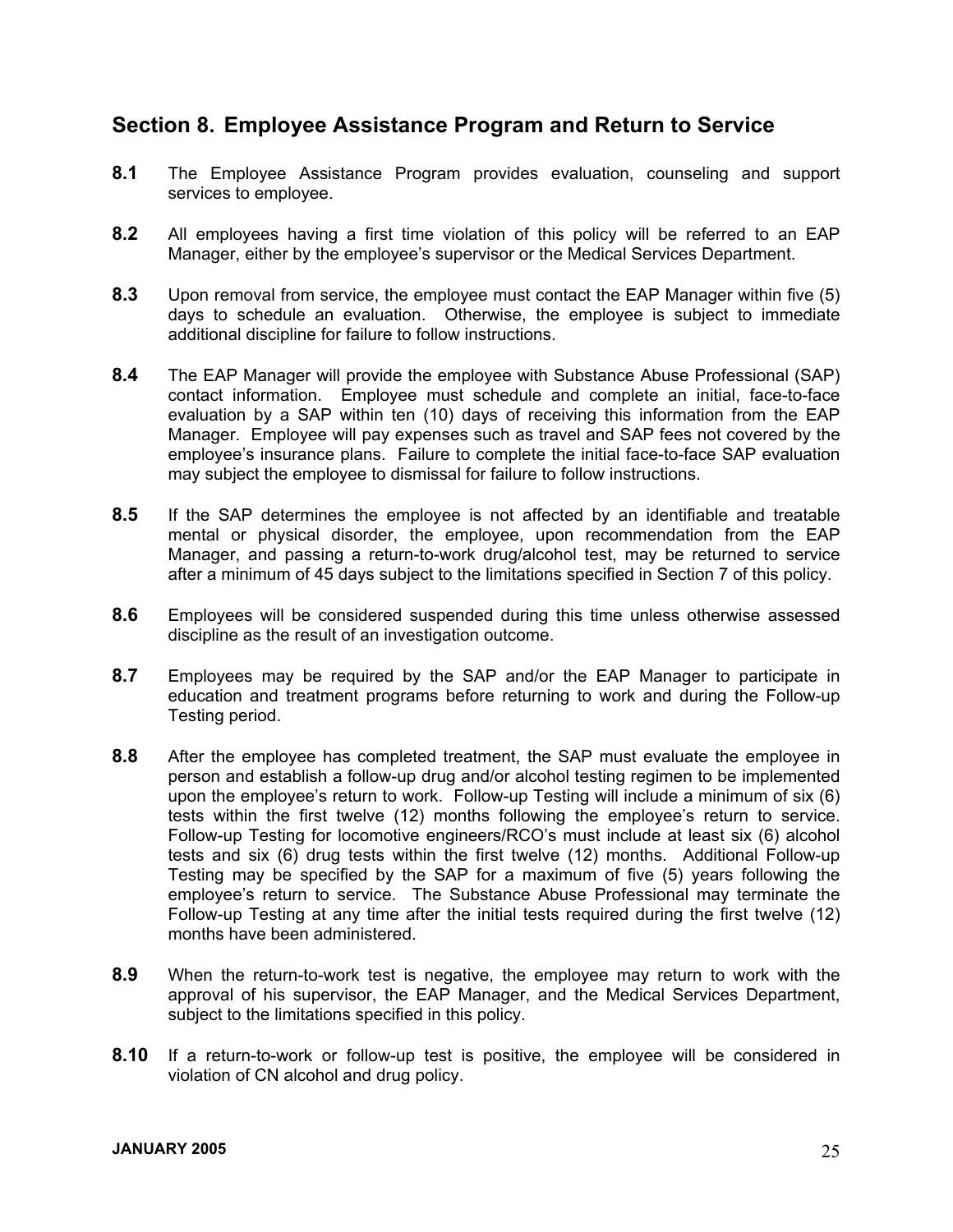# **Section 9. Voluntary Employee Assistance Program Enrollment**

**9.1** Employees with alcohol and drug dependency problems are encouraged to take the opportunity to obtain counseling or treatment before these problems manifest themselves in violations of this policy. Employees may elect to voluntarily enroll in CN's Employee Assistance Program without being subject to discipline. Employees are not limited regarding the number of times they can request voluntary enrollment.

 An employee may seek assistance by initiating direct contact with an EAP Manager during non-duty hours (i.e., at a time when the employee is off duty/off property); or while unimpaired and otherwise in compliance with the CN Alcohol and Drug policy.

 Employees will also be granted enrollment if an employee's supervisor, co-worker, or different representative of the employee's collective bargaining unit contacts the EAP Manager, and subsequent interviews result in the employee's voluntary enrollment.

 Voluntary referral and subsequent handling, including counseling and treatment will be considered confidential.

This rule of confidentiality is waived if:

- The employee at any time refuses to cooperate in a recommended course of counseling or treatment; and/or
- The employee is later determined, after investigation, to have been involved in an alcohol or drug-related disciplinary offense growing out of subsequent conduct.

The Employee Assistance Program handles all voluntary enrollments confidentially, with an exception for engineers/RCO's:

• With respect to a certified locomotive engineer, RCO or a candidate for certification, per 240.119(e), confidentiality is waived (to the extent that the railroad shall receive from the EAP Counselor official notice of the substance abuse disorder and shall suspend or revoke the certification, as appropriate) if the person at any time refuses to cooperate in a recommended course of counseling or treatment.

#### **9.2 Voluntary enrollment is not available under the following circumstances:**

- While an employee is under investigation or discipline for a positive alcohol/drug test or violation of this policy,
- After an employee is charged with an incident or rules violation associated with alcohol or drug use,
- During the time when an employee has committed an act which may reasonably be subject to discipline, but no formal charge has been leveled,
- Once an employee has been notified they are to be tested for alcohol and/or drugs, and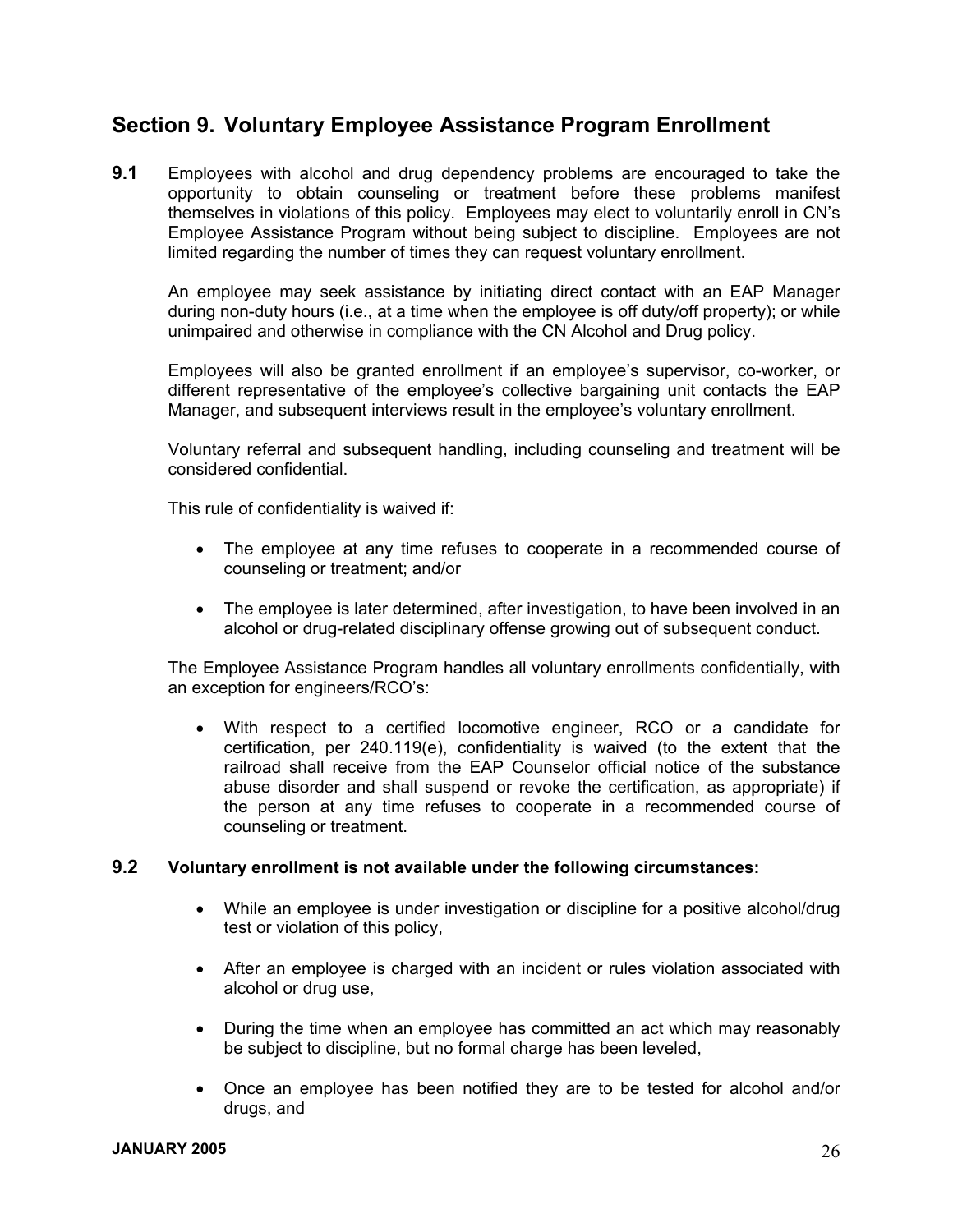- When the employee is under the influence of controlled substances or alcohol when on duty or on company property.
- **9.3** Within ten (10) days of initial contact with the employee, the EAP or SAP will schedule and perform an initial assessment.
- **9.4** If necessary, the EAP or SAP will arrange for up to 60 days of medical leave of absence, during which the employee may be treated for his or her condition.
	- The medical leave of absence may be extended with approval from the Medical Services Department.
	- Employees enrolling voluntarily in EAP are required to follow all specified treatment and education instructions.
	- Employees will be returned to service on the recommendation of an EAP or SAP (FRA or FMCSA).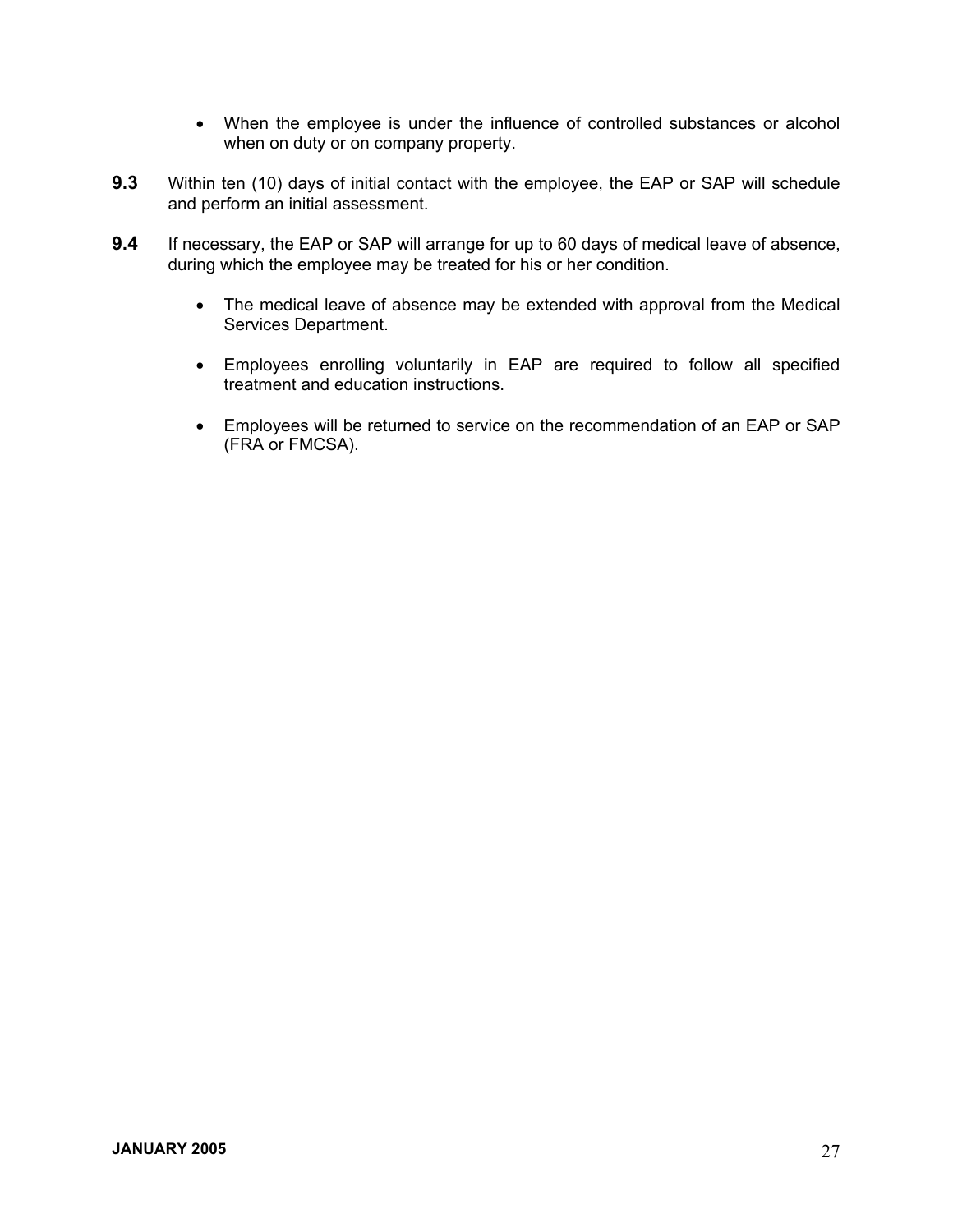# **Section 10. Co-Worker Report Policy**

*This section is designed to foster employee participation in preventing violations of CN alcohol and drug policy and encourage co-worker participation. An*  employee eligible for treatment under the provisions of this Co-Worker Report *Policy may avoid discipline based on the co-worker report and maintain an employment relationship with CN provided the employee fulfills all conditions outlined below.* 

- **10.1** To qualify for handling under this section of the policy, the following conditions must exist:
	- 1. The employee must be subject to Hours of Service under 49 CFR Part 219.
	- 2. The employee must have no prior alcohol or drug offenses.
	- 3. The alleged violation must come to a railroad officer's attention exclusively as the result of a report by a co-worker that:
		- An employee is apparently unsafe to work with, or
		- An employee is or appeared to be in violation of CN alcohol and drug policy.
- **10.2** Upon receiving such a report, the railroad officer will immediately investigate the report.
	- A CN supervisor, trained in signs and symptoms, will make a determination whether a violation occurred and inform the employee of the specific allegations made. The name of the person making the report will not be revealed.
	- A CN supervisor will inform the employee of the consequences of alcohol or drug abuse as outlined in this policy.
	- The supervisor will inform the employee of the services available through the CN Employee Assistance Program and his rights under the co-worker report procedures as outlined in this policy.
	- The supervisor will ask the employee whether he or she wishes to work with the EAP Manager using the co-worker report procedures as outlined in this policy.
- **10.3** The employee must elect to waive the investigation on the rule violation and contact an EAP Manager to schedule and perform an assessment by a SAP. The formal investigation will be canceled upon signature of the waiver. The employee will be referred to the Employee Assistance Program for evaluation and treatment.
	- The employee has five (5) days from accepting the Waiver to contact the EAP Manager.
	- Within ten (10) days of contacting the EAP Manager, the employee must complete a SAP evaluation.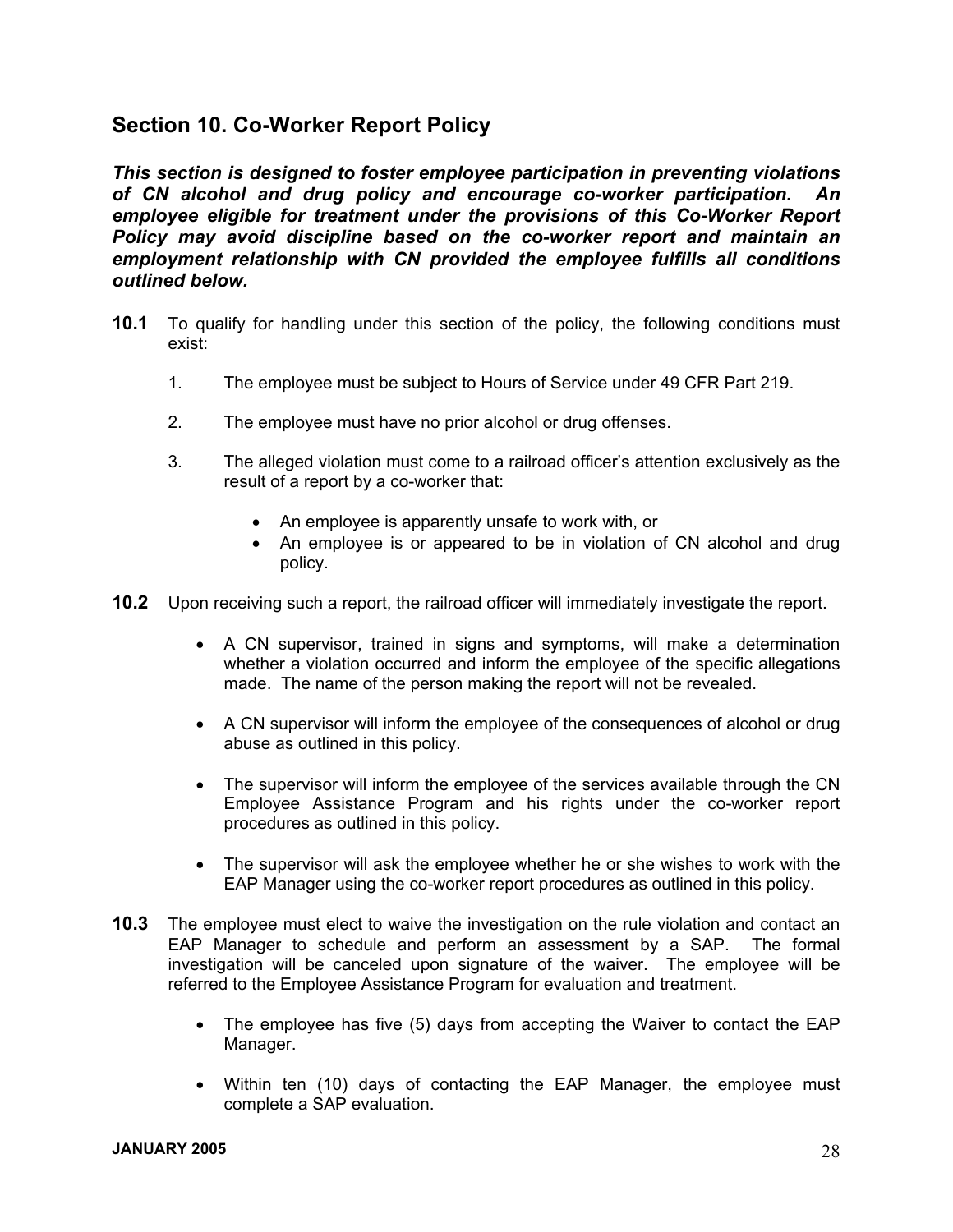• This process may be extended by the SAP to maximum of twenty (20) days if further evaluation is required.

If the SAP determines the employee is affected by psychological or chemical dependence or identifies a treatable mental or physical disorder involving the abuse of alcohol or drugs,

- Employees will be granted medical leave of absence extending up to sixty (60) days, for initial treatment.
- The employee must agree to undertake and successfully complete a course of treatment deemed acceptable by the SAP.
- When the employee has established control over the substance abuse problem, he/she will be returned to service on the recommendation of the SAP. This process may also require a successful return to service medical examination.
	- Upon the employee's return to work, the employee may be required as necessary to participate in a follow-up program. Follow-up Testing will include a minimum of six (6) tests within the first twelve (12) months following the employee's return to service. Follow-up Testing for locomotive engineers must include at least six (6) alcohol tests **and** six (6) drug tests within the first twelve (12) months. Additional Follow-up Testing may be specified by the SAP for a maximum of five (5) years following the employee's return to service. The Substance Abuse Professional may terminate the Follow-up Testing at any time after the initial tests required during the first twelve (12) months have been administered.
	- If the person at any time refuses to cooperate in a recommended course of counseling or treatment, provisions under this policy for failure to follow instructions apply.

#### **When treatment is not required:**

If the SAP determines the employee is not affected by an identifiable and treatable mental or physical disorder, the employee will be returned to service within five (5) days after completion of the minimum education requirements. During or following the out-ofservice period, the railroad will require the employee to participate in a program of education and training concerning the effects of alcohol and drugs on occupational or transportation safety. If there has been a violation of Federal regulations (219.101 or 219.102), the railroad must conduct Federal return to work and follow-up tests (as described in 219.104) on an employee who waived investigation and is determined to be ready to return to service under 219.405.

**10.4** If the employee does not exercise the waiver, an investigation will be scheduled and proceed normally per applicable labor agreements.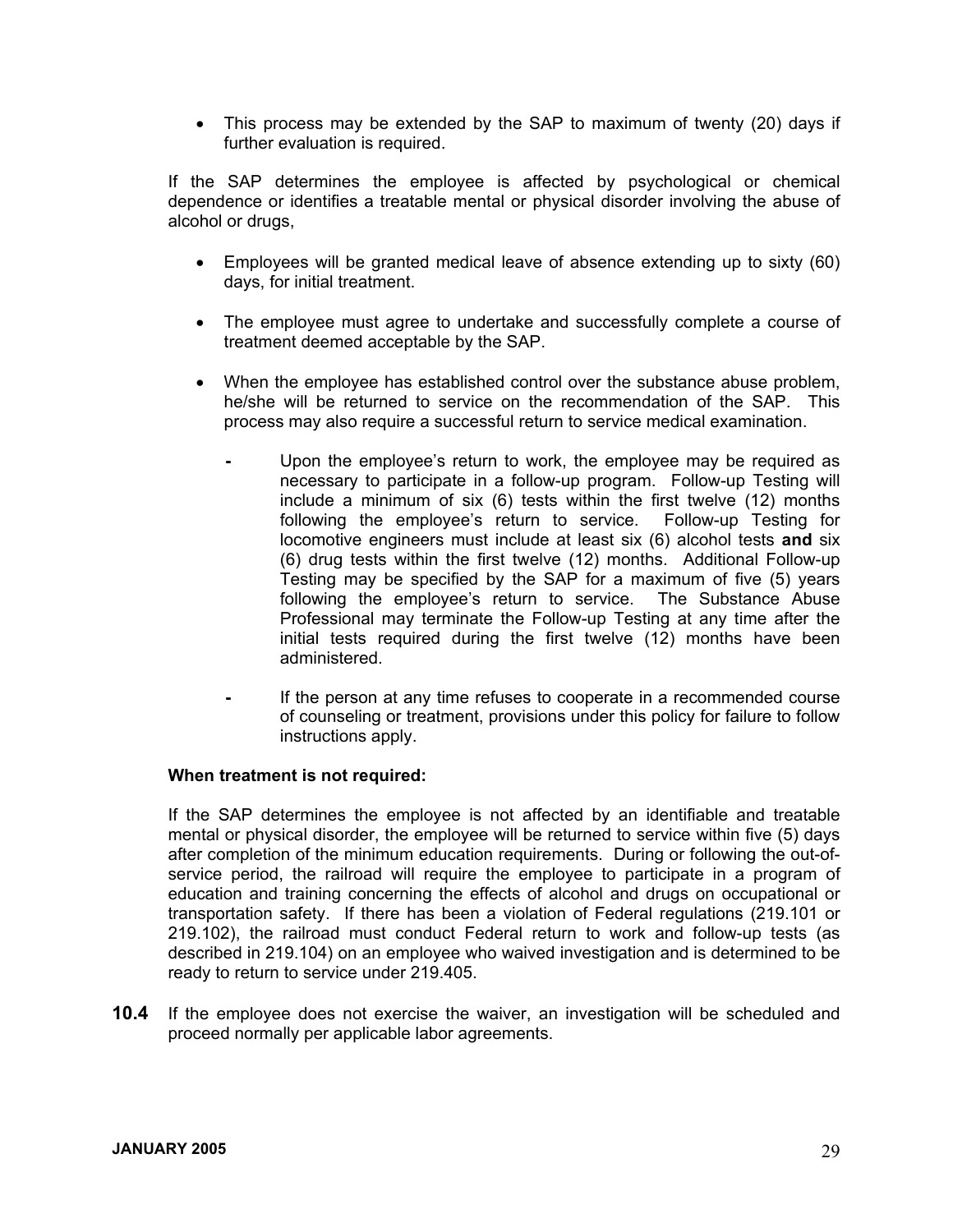**10.5.** If the employee does not exercise the waiver, the railroad officer(s) determines, through direct observation, that the employee exhibits signs or symptoms of drug or alcohol abuse, the employee will be immediately alcohol and/or drug tested using Reasonable Suspicion Testing procedures. The employee will be withheld from service pending the results of the test.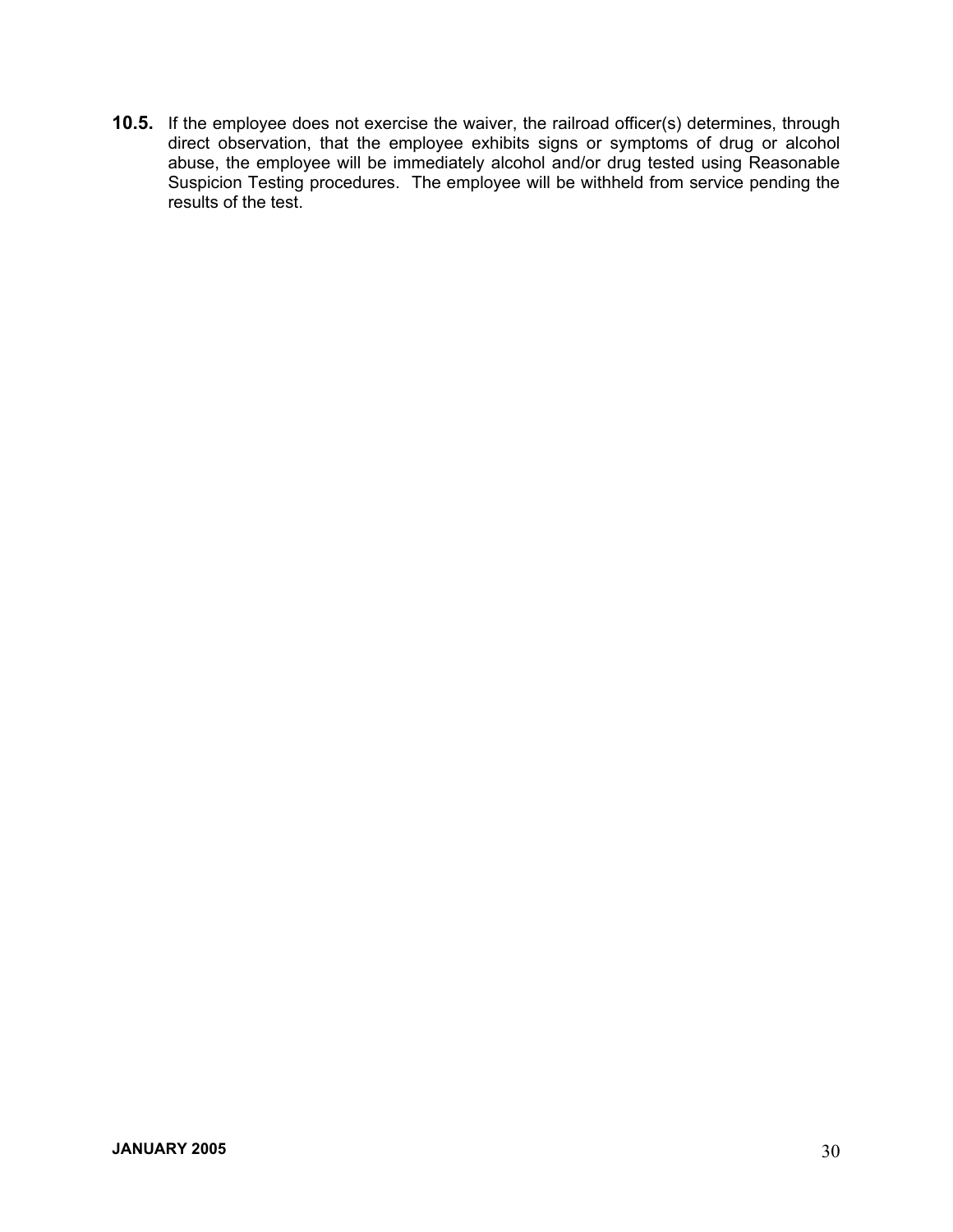# **Section 11. Administration**

**11.1** Questions regarding this policy should be referred to the Medical Services Department.

# **Section 12. Policy Implication**

**12.1** Nothing in this policy is intended or shall be construed to create or form the basis of an express or implied contract of covenant of employment between CN and any employee or group of employees.

## **Section 13. Policy Changes**

- **13.1** CN reserves the right to alter, modify, expand, amend or cancel this policy and the programs described herein at any time, without notice.
- **13.2** CN reserves the exclusive right to interpret and apply this policy.

# **Section 14. Important Contacts**

| Employee Assistance Program                                               | 1-800-554-6931                   |
|---------------------------------------------------------------------------|----------------------------------|
| <b>Medical Services Department</b>                                        |                                  |
| <b>Senior Manager Medical Services</b><br><b>Manager Medical Services</b> | 1-708-332-3576<br>1-708-332-3578 |